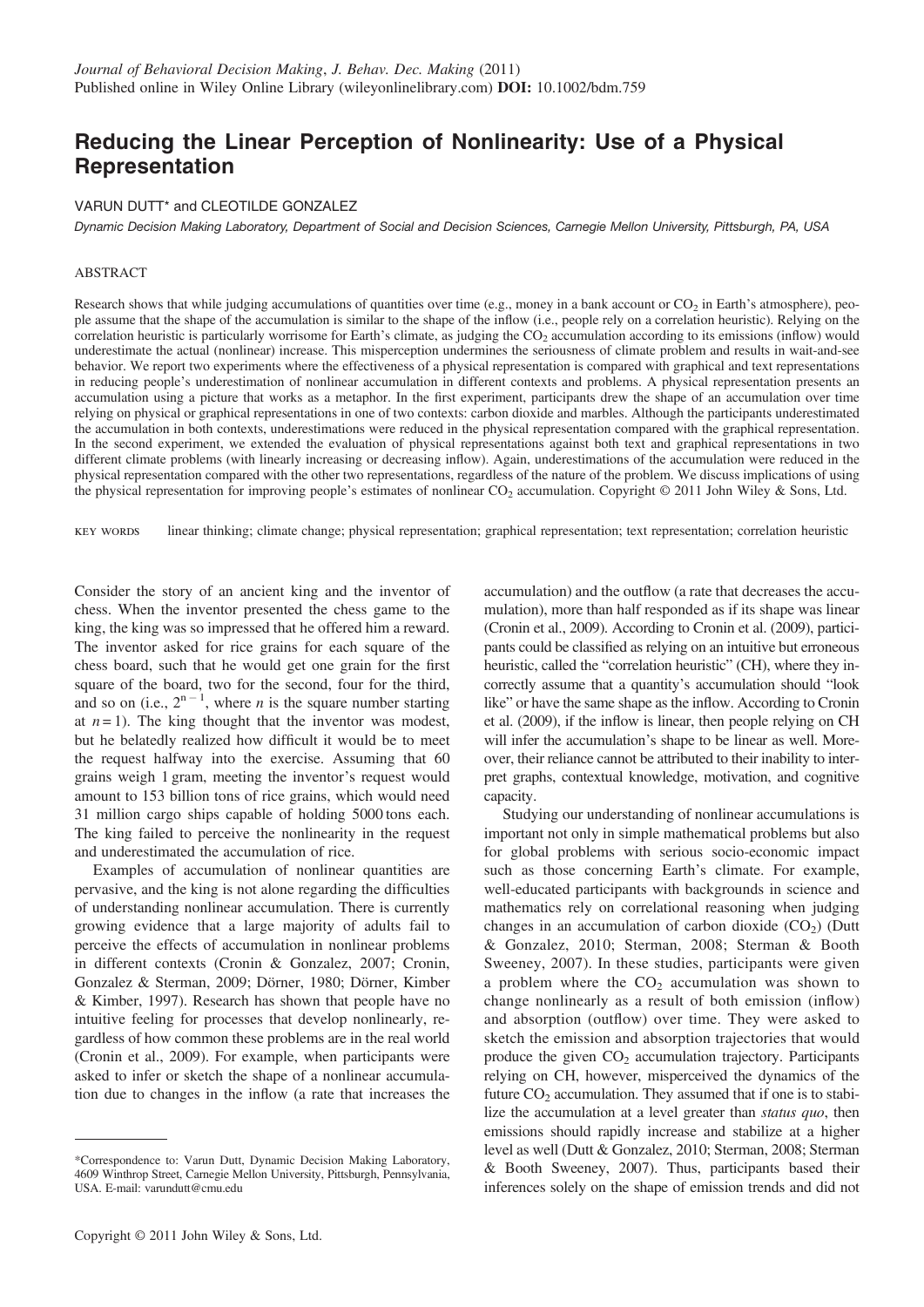consider the shape of both emission and absorption trends together with the accumulation's initial value.

Moreover, as a consequence of relying on CH when emissions increase linearly over time, participants' correlational (linear) reasoning would grossly underestimate the actual nonlinear increase in the accumulation. Underestimation is a serious problem that undermines the urgency of the climate change problem and likely encourages "wait-and-see" behavior (Dutt & Gonzalez, in press, 2010; Sterman, 2008). Wait-and-see behavior becomes particularly worrisome for Earth's climate because of the inherent long delays between mitigation actions and corresponding changes in atmospheric CO2 (Intergovernmental Panel on Climate Change [IPCC], 2007; Sterman, 2008; Sterman & Booth Sweeney, 2007). Given such delays, atmospheric  $CO<sub>2</sub>$  accumulation would continue to rise until emission equals the absorption rate. Average atmospheric temperature would then peak, and rising sea level from ice melt and thermal expansion would continue (Meehl et al., 2005; Wigley, 2005). Therefore, current wait-and-see policies are likely to cause abrupt, persistent, and costly regime changes on Earth in the future (Alley et al., 2003; Scheffer, Carpenter, Foley, Folkes & Walker, 2001).

In this paper, we hypothesize that people's reliance on CH and their consequent underestimation of nonlinear accumulation is influenced by the format in which information is communicated. Research indicates that when accumulation problems are presented using text or function graphs, responses often rely on CH (Cronin & Gonzalez, 2007; Cronin et al., 2009). This evidence extends to  $CO<sub>2</sub>$  accumulations in climate problems (Sterman & Booth Sweeney, 2002, 2007). However, research is critically needed on what presentation formats could reduce reliance on CH (Cronin et al., 2009). Here, we motivate and investigate the use of a physical representation, which presents a problem using a picture as a metaphor.

Experiment 1 evaluates a physical representation against a conventionally used graphical representation in nonlinear problems in two different contexts: a generic non-climate context (i.e., accumulation of marbles in a container) and a specialized climate context (i.e., accumulation of  $CO<sub>2</sub>$  in Earth's atmosphere). Experiment 2 builds upon the results of Experiment 1 and investigates the effectiveness of the physical representation against both a text and a graphic representation in two nonlinear problems that differ in their dynamics: an increasing function where the inflow increases linearly while the outflow is constant and a decreasing function where the inflow decreases linearly while the outflow is constant. We believe that the use of physical representation will improve people's understanding of nonlinear  $CO<sub>2</sub>$  accumulation in the atmosphere and nonlinear accumulations in other problems and contexts.

# EXPERIMENT 1: PHYSICAL AND GRAPHICAL REPRESENTATIONS IN DIFFERENT CONTEXTS

Research shows that reliance on CH in nonlinear problems represented with graphs is robust and increases as the problem's complexity increases (Cronin & Gonzalez, 2007; Cronin et al., 2009; Dörner, 1980; Dörner et al., 1997). Because climate is a complex system and makes extensive use of graphical representations for communicating climate change, it is likely that people would also rely on CH. For example, the IPCC (2001a) report has a number of graphical figures that illustrate  $CO<sub>2</sub>$  emission scenarios and their corresponding  $CO<sub>2</sub>$  accumulation in the atmosphere projected over time. Figure 1 shows an example from the IPCC (2001a) Synthesis Report's Summary for Policymakers. The figure shows different hypothesized  $CO<sub>2</sub>$  emission trajectories over a 300-year period. Each of these  $CO<sub>2</sub>$  emission trajectories leads to a nonlinear projection for  $CO<sub>2</sub>$  accumulation over time (please refer to IPCC, 2001a report for other examples).

Similarly, the United States' Environment Protection Agency (EPA) explains historic climate change using mathematical graphs detailing nonlinear increases in  $CO<sub>2</sub>$ accumulation over time (EPA, 2010), and graphical representations that communicate climate change have also been common in news reports (Schiermeier, 2010).

Prior research has evaluated people's reliance on CH for climate problems that are presented graphically (Sterman, 2008; Sterman & Booth Sweeney, 2007). Participants are asked to sketch the  $CO<sub>2</sub>$  emission and absorption that would stabilize the  $CO<sub>2</sub>$  concentration to an attainable goal by the year 2100. Sterman and Booth Sweeney (2007) report that about 70% of participants (about 60% of whom had backgrounds in science, technology, engineering, and management [STEM] and a majority of the rest in economics) sketched emission trajectories that were positively correlated with the concentration trajectories. Therefore, these participants robustly relied on CH.

We believe that using physical representations to depict  $CO<sub>2</sub>$  accumulation,  $CO<sub>2</sub>$  emission, absorption, or average atmospheric temperature over time is likely to improve people's understanding of climate change. A physical representation would present a problem using a series of pictures that work as a "metaphor" to explain changes in the quantity of interest. For example, consider a problem where the length



Figure 1. A figure taken from the IPCC Synthesis Report's Summary for Policymakers document. Different emission trajectories (A2, A1B, B1, etc.) are sketched (in gigatons of carbon on the y-axis) with respect to time (in years on the x-axis). Source: IPCC (2001b; Figure SPM 6a, p. 20)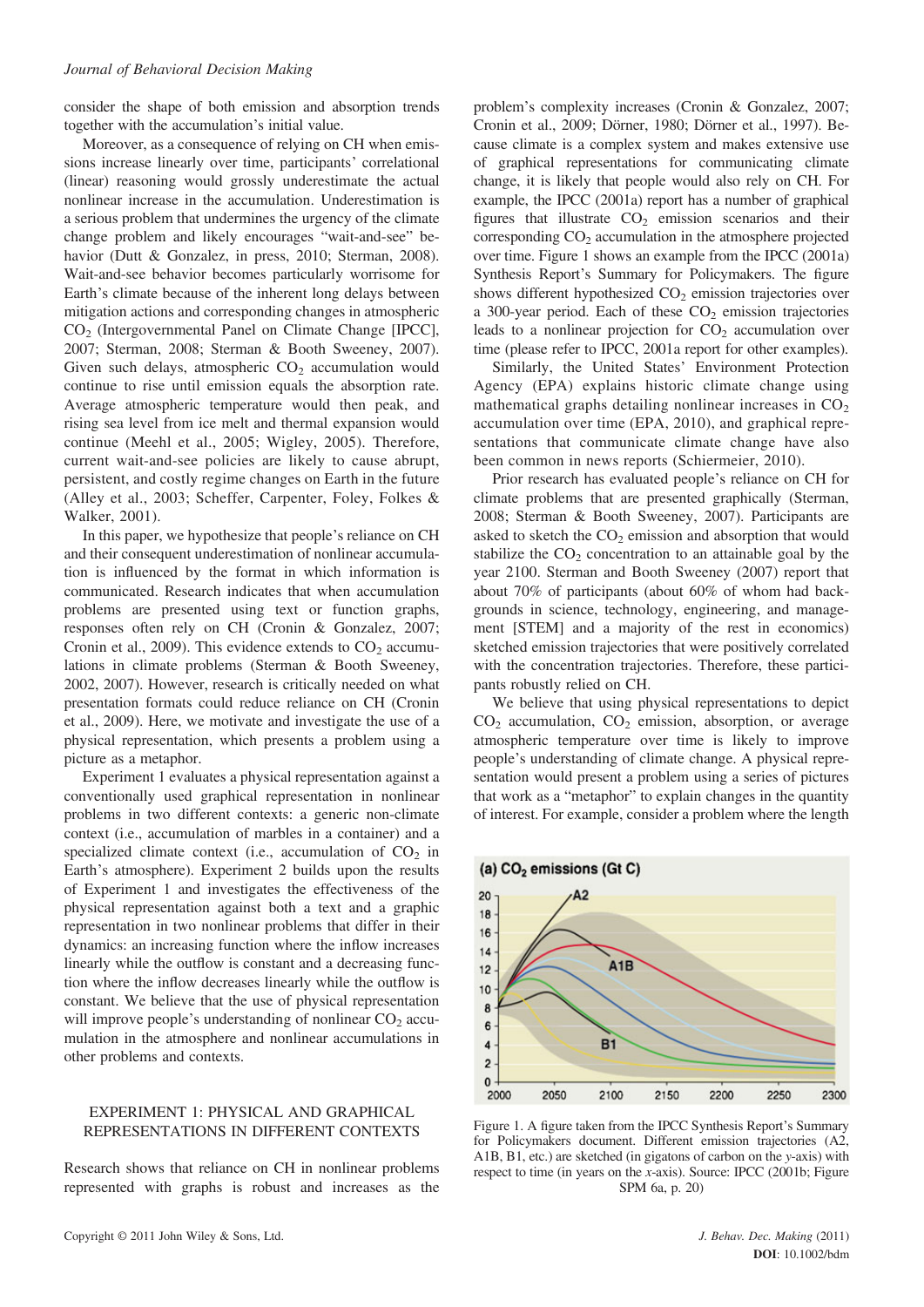(L) of a square's side is doubled, and one needs to calculate the new area. A physical representation will be one where a single square tile of side  $L$  is replaced by four square tiles, each of side  $L$  (i.e., to form a square of side  $2L$ ). There is abundant literature in mathematical education that depicts how and why drawings, pictures, and diagrams facilitate people's ability to solve mathematical problems (e.g., Aprea & Ebner, 1999; De Corte, Greer & Verschaffel, 1996; Hall, Bailey & Tillman, 1997; Larkin & Simon, 1987; Schoenfeld, 1992), and we expect that pictorial metaphors are likely to reduce underestimation and reliance on the CH in nonlinear problems. For example, pictorial representations using an array of icons as a metaphor to represent fractions have been effective in reducing people's tendency to neglect the denominator of a fraction while evaluating a probability or a risk (Garcia-Retamero et al., 2010) and aids people with low numeracy skills in forming better judgments about risks in general (Galesic et al., 2009). and aids people with low numeracy skills in forming better judgments about risks in general (Galesic et al., 2009). Also, research has revealed that a picture of a nonlinear problem drawn by students themselves helps them to construct a proper mental representation of the essential elements and relations involved (Pólya, 1945; Schoenfeld, 1992). Making a drawing or diagram, however, does not guarantee that one will find the solution if the representation is incorrect (Van Essen & Hamaker, 1990). According to De Bock, Van Dooren, Janssens, and Verschaffel (2007), an effective method provides students with a "correct ready-made drawing" or a physical representation of a nonlinear problem as a metaphor that communicates its dynamics. Using this idea, Van Dooren, De Bock, Janssens, and Verschaffel (2007) have shown that among school children, the ability to solve nonlinear area problems improves with a physical representation compared with a graphical representation. The performance of the group given a physically represented word problem was superior to the group given a graphical problem. Thus, we expect that

H1 : Estimations of accumulation will be more accurate in a physical representation compared with a graphical representation.

If the physical representation can effectively communicate a problem's dynamics and help participants to answer correctly, then the dependence of this effect on a problem's context or cover story is important to determine. That is because prior research has shown that the general public lacks training in climatology and has little understanding of climate processes (Bostrom, Morgan, Fischhoff & Read, 1994; Kasemir et al., 2000; Kempton, 1997; Morgan, Fischhoff, Bostrom & Atman, 2002; Palmgren, Morgan, de Bruin & Keith, 2004; Read, Bostrom, Morgan, Fischhoff & Smuts, 1994). Consequently, the climate context is expected to be unfamiliar compared with other contexts encountered in day-to-day judgments: accumulation of water in a bathtub with a tap adding water and a drain removing water from the tub, of money in a bank account with income and expenditure, or of marbles in a container with marbles being put in and removed.

Current research is not conclusive regarding the effect of context on problem solving. On the one hand, research has shown that people's judgments are often influenced by their familiarity with the context of the problem (Brunstein, Gonzalez, & Kanter, 2010; Gigerenzer & Hug, 1992). For example, Brunstein, Gonzalez, and Kanter (2010) put nonlinear accumulation problems into the medical context and found that context familiarity actually hurts participants' performance. Medical students did worse in the medical context than in a generic context. Other research, however, reveals no influence of context (e.g., Almor & Sloman, 2000; Cronin et al., 2009). For example, Cronin et al. (2009) found no effect of familiarity with the context on participants' reliance on CH. In their design, however, the three contexts used were represented using only graphical representations.

We extend this analysis to a physical representation and its comparison with the graphical representation in both a climate and non-climate context. Given the expected effectiveness of the physical representation and the lack of consensus regarding the effect of context, we expect that

H<sub>2</sub> : Estimations of accumulation will be more accurate in a physical representation compared with a graphical representation, regardless of the context used.

# **Participants**

One hundred and thirty-two adults from Pittsburgh, PA were recruited through a website advertisement and participated in this experiment. Forty-four percent were graduate students enrolled in an MS or PhD program or had completed one of these degrees in the past. The rest were undergraduates either enrolled in an undergraduate program or had completed a bachelor's degree. Forty-four participants were women. Ages ranged from 18 to 62 years ( $M = 23$  years,  $SD =$ 6 years). Sixty-two percent of participants self-reported having degrees in STEM, and the rest have non-STEM backgrounds. All participants received a flat \$3 compensation for answering an accumulation problem.

# Experimental design

On the basis of the two representations and the two contexts within each, participants were randomly assigned to one of four between-subjects treatments: climate context and physical representation (climate–physical,  $N = 25$ ), climate context and graphical representation (climate–graphical,  $N = 25$ ), marble context and physical representation (marble–physical,  $N = 39$ ), and marble context and graphical representation (marble–graphical,  $N = 42$ ). In each treatment, participants were provided with one accumulation problem that differed in the context and the representation. All four problems were mathematically identical.

Figure 2 shows an example of the graphical representation of the inflow and outflow provided to participants in the climate context. The graphs provided in the marble context were identical. In the climate context, the  $CO<sub>2</sub>$  emission and absorption were the inflow and the outflow. In the marble context, the marbles inserted in and removed out of the container were the inflow and the outflow. In both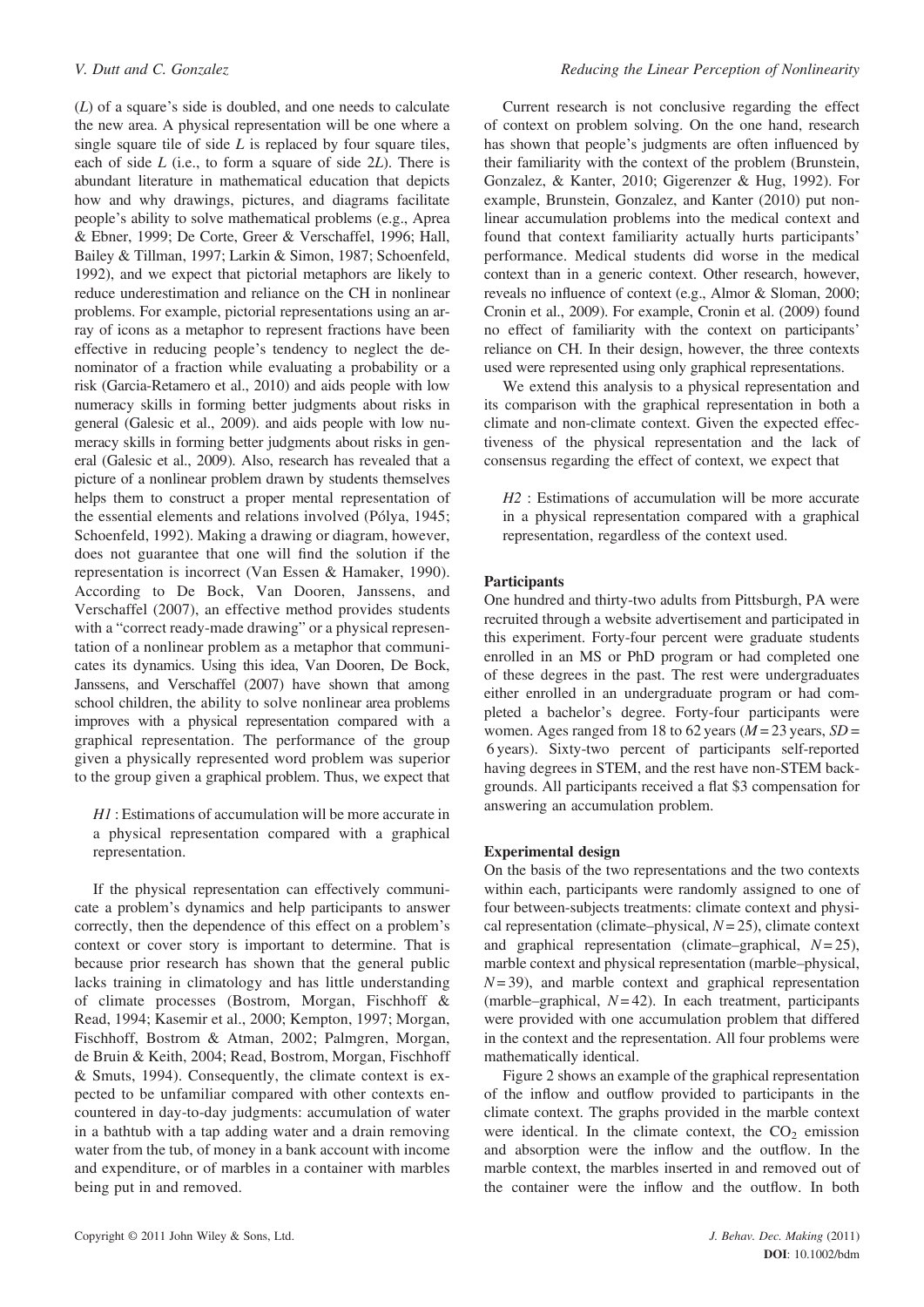The figure given below shows carbon-dioxide (CO<sub>2</sub>) put and removed from the atmosphere in In the space provided below draw the CO<sub>2</sub> removed from the atmosphere per year: each of 5 years (GtC = Giga or  $10^9$  tons of carbon).



In the space provided below draw the CO<sub>2</sub> put in the atmosphere per year:



In the space provided below draw the total amount of CO2 in the atmosphere in each of the 5 years. The initial amount of CO<sub>2</sub> in the atmosphere has been shown as 10 GtC in the first year.



Figure 2. The task presented to participants in the graphical representation for the climate context in Experiments 1 and 2. Participants were provided with graphs showing changes to the inflow and outflow over time and were asked to sketch the accumulation value over the five periods because of the changes in the inflow and the outflow

contexts, the inflow increased linearly over time, whereas the outflow remained constant over all five periods. Participants were first asked to sketch the inflow and the outflow in a blank graph provided. Asking participants to sketch the given inflow and outflow was done to test their understanding of these flows in the problem. Then, they sketched the accumulation in another blank graph provided. As shown in Figure 2, participants were given an initial accumulation value (at time  $= 0$ ), which was depicted as a black dot on the graph. The linearly increasing inflow and the constant outflow result in a nonlinearly (parabolic) increasing accumulation. This problem was also used by Cronin et al. (2009) to demonstrate participants' reliance on CH in the graphical representation.

In the physical representation, participants were shown "opaque" containers (representing Earth's atmosphere) in three states for each period: initial state, inflow, and outflow. The units of inflow and outflow are shown as small circles and with numbers, and the direction of the flow is indicated by arrows (see Figure 3 for the corresponding physical representation of the graphical form for the climate context of Figure 2). Like in the graphical representation, participants sketched the accumulation. Again, the same linearly increasing inflow and constant outflow as in the graphical representation were used. Participants were asked to read the instructions and to sketch the inflow, the outflow, and the accumulation over time.

These problems depicted the changes in the inflow and the outflow over five periods (or years) and asked participants to sketch the curve of the inflow, the outflow, and the resulting accumulation over that time.

#### Evaluating participants' responses

The correct accumulation values were the same in all treatments and could be derived by repeatedly using the following equation:

$$
S_T = S_{T-1} + I_T - O_T \tag{1}
$$

That is, the accumulation at time  $T(S_T)$  is the sum of the accumulation at time  $T - 1$  ( $S_{T-1}$ ) and the net inflow (=inflow  $(I_T)$  – outflow  $(O_T)$ , at time T). For example, given an initial accumulation of 10 units and an inflow and outflow of two units each in the first period, the accumulation at the end of Period 1 will remain at 10 units  $(=10+2-2)$ . Similarly, the accumulation in the second period (with four units inflow and two units outflow) will become 12 units. Calculated in the same way, the accumulation in the Periods 3, 4, and 5 will be 16, 22, and 30 units, respectively. Given that the accumulation increases nonlinearly over time, the effect proposed in H1 would become more prominent in the later periods than in the first few periods. In the first few periods, participants should appear to be more accurate than in later periods.

The sketched accumulation values averaged over all participants in each of the five periods were used as the main source of analyses. Each average accumulation value was compared with the correct corresponding values. Participants underestimated the correct accumulation if their sketched accumulation values were less than the correct values. This comparison of values in each period allows us to test participants' reliance on CH using one-sample t-tests.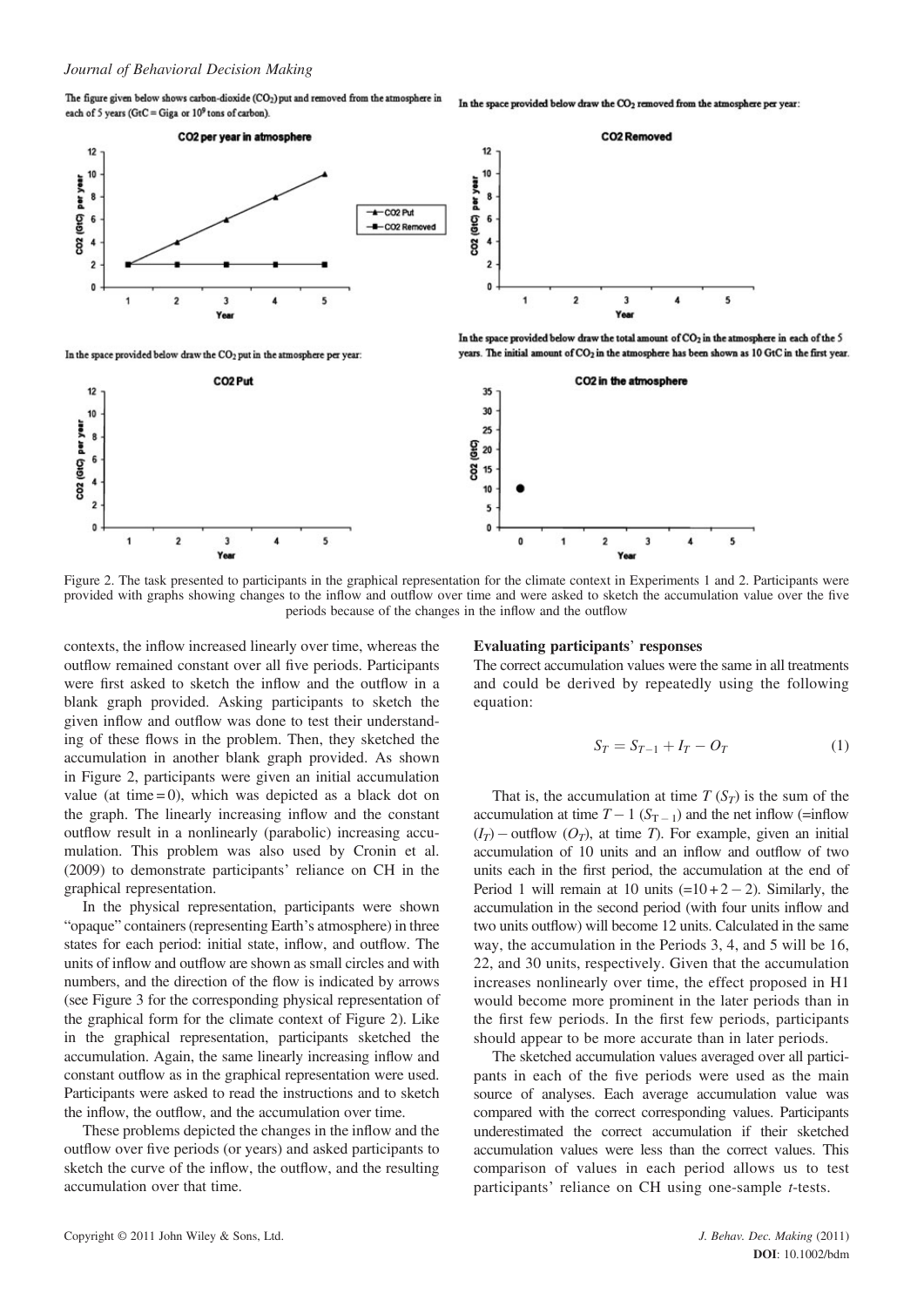

Figure 3. The task presented to the participants in the physical representation for the climate context in Experiments 1 and 2. Participants were provided a set of opaque containers that depicted the changed in the inflow and the outflow over time. Participants were asked to sketch the accumulation value over the five periods because of the changes in the inflow and the outflow

Correlation coefficients were calculated between participants' sketched inflow and outflow values in each of the five periods and the correct corresponding values given to them. If any of these two correlation coefficients were different from 1.00 between the sketched and correct inflow and outflow, then the sketches were marked as incorrect. Moreover,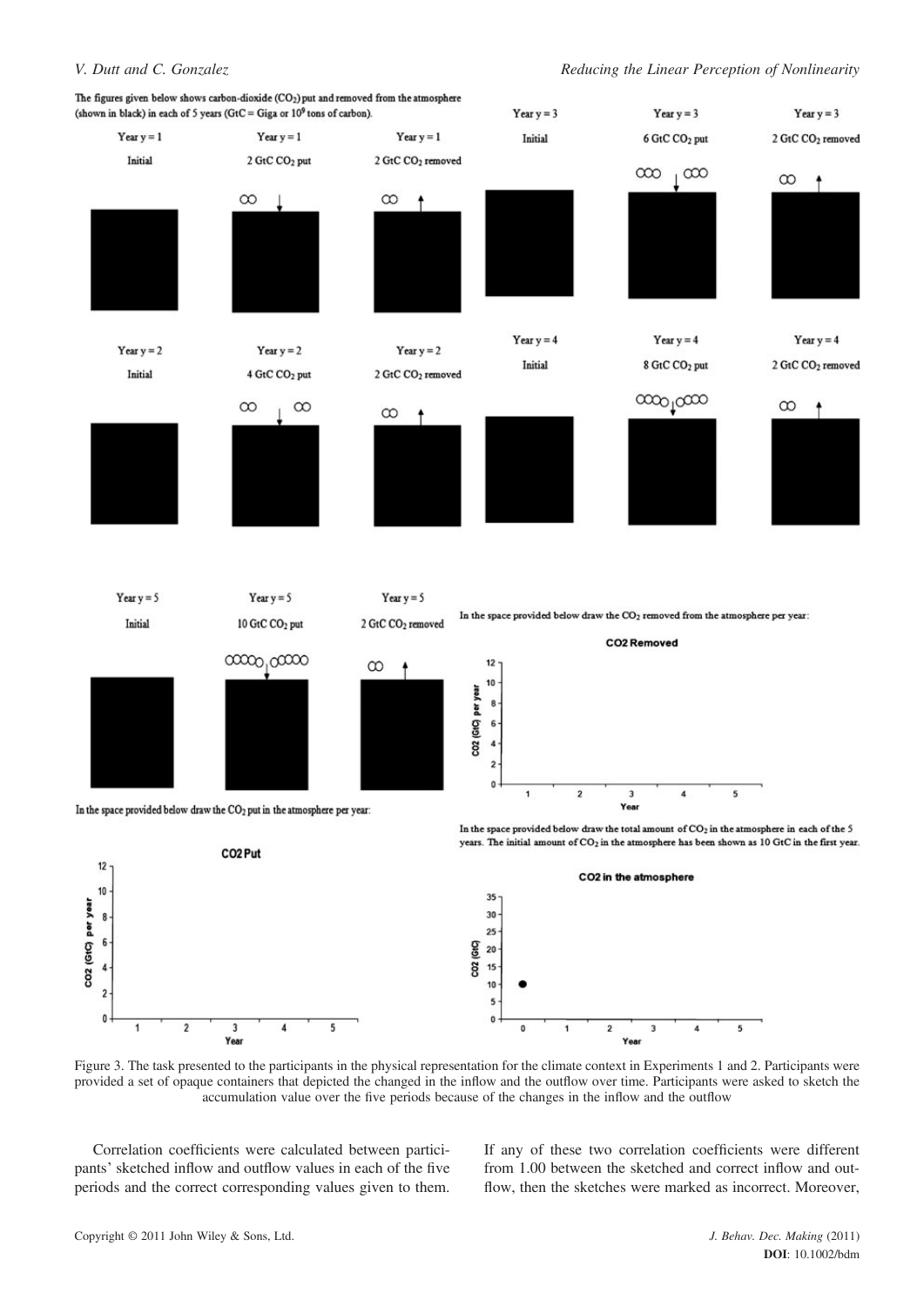### Journal of Behavioral Decision Making

to classify participants as relying on CH, we correlated their sketched accumulation in each period to the correct inflow values. If this score was 1.00, then the sketched accumulation was classified as relying on CH. The coefficient value of 1.00 is a conservative grading scheme because  $CO<sub>2</sub>$  emissions are linearly increasing, and any nonlinear increasing sketch of  $CO<sub>2</sub>$  accumulation would result in a high positive correlation coefficient. The conservative grading scheme ensures that the relationship between the  $CO<sub>2</sub>$  emissions and concentration is none other than perfectly linear and one that follows CH. According to CH reliance, the difference between the correct accumulation values and corresponding human responses would increase over the time because of the increase in the nonlinearity of the accumulation.

#### **Results**

The percent of correct inflow and outflow responses in different treatments was more than 93%. Therefore, the participants' understanding of the inflows and the outflows was similar and highly accurate across different treatments.

To test H1, we compared the participants' average sketched accumulation value in each of the five periods with the correct corresponding values in the physical and graphical representations (Table 1). As expected, there was no difference between the correct and the corresponding average accumulation in the graphical and physical representation in the first three periods. For the last two periods, the average accumulation in the physical representation was closer to the correct value, compared with in the graphical representation. This result is illustrated in Table 1 by the weaker  $p$  values and smaller standard deviations and effect sizes in the physical representation compared with that in the graphical representation for the last two periods. Accumulation estimates in the physical representation were more accurate than those in the graphical representation (H1). The graphical representation showed more linear responses than the physical representation, as demonstrated by significantly larger underestimations in the last periods.

Table 2 presents the correct accumulation in different periods and the corresponding accumulation in the four treatments to test the effects of context: climate or marble.

Table 1. The correct accumulation in different periods and their corresponding average accumulation in the graphical and physical representations in Experiment 1

| Representation        | Time 1                 | Time 2                 | Time 3                 | Time 4                       | Time 5               |
|-----------------------|------------------------|------------------------|------------------------|------------------------------|----------------------|
| Correct               | $10.0~(0.0)^a$         | 12.0(0.0)              | 16.0(0.0)              | 22.0(0.0)                    | 30.0(0.0)            |
| Graphical (G)         | 10.4(2.2)              | 12.6(3.4)              | 15.7(4.3)              | 19.6(5.6)                    | 24.7(7.7)            |
| Statistics (compared) | $t(66) = 1.5$ ,        | $t(66) = 1.5$ ,        | $t(66) = -0.5$ ,       | $t(66) = -3.4$               | $t(66) = -5.7$ ,     |
| with correct)         | ns, $r = 0.18^{\circ}$ | <i>ns</i> , $r = 0.18$ | <i>ns</i> , $r = 0.06$ | $p < .001, r = 0.39^{\circ}$ | $p < .001, r = 0.57$ |
| Physical (P)          | 10.0(1.1)              | 11.9(1.2)              | 15.8(1.5)              | 21.4(2.4)                    | 28.8(4.0)            |
| Statistics (compared  | $t(63) = -0.3$         | $t(63) = -0.5$ ,       | $t(63) = -0.4$         | $t(63) = -2.1$ ,             | $t(63) = -2.4$ ,     |
| with correct)         | <i>ns</i> , $r = 0.04$ | <i>ns</i> , $r = 0.06$ | <i>ns</i> , $r = 0.05$ | $p < .05, r = 0.26$          | $p < .05, r = 0.29$  |

 $a^4$ Note: The values in bracket represent the standard deviation about the mean.

<sup>b</sup>The value indicates the effect size.

<sup>c</sup>Numbers in boldface indicate results that are significant at  $p$  less than or equal to .05.

|  |  |  |  | Table 2. The correct accumulation in different periods and their corresponding average accumulation in the four treatments in Experiment 1 |  |  |  |  |
|--|--|--|--|--------------------------------------------------------------------------------------------------------------------------------------------|--|--|--|--|
|  |  |  |  |                                                                                                                                            |  |  |  |  |

| Treatment             | Time 1           | Time 2           | Time 3                 | Time 4                       | Time 5               |
|-----------------------|------------------|------------------|------------------------|------------------------------|----------------------|
| Correct               | $10.0~(0.0)^a$   | 12.0(0.0)        | 16.0(0.0)              | 22.0(0.0)                    | 30.0(0.0)            |
| Climate-physical      | 10.2(0.8)        | 12.1(1.1)        | 15.9(1.2)              | 21.2(2.3)                    | 28.4(4.0)            |
| Statistics (compared  | $t(24) = 1.0$ ,  | $t(24) = 0.6$ ,  | $t(24) = -0.5$ ,       | $t(24) = -1.7$ ,             | $t(24) = -2.0$ ,     |
| with correct)         | $ns, r = 0.20$   | $ns, r = 0.12$   | $ns, r = 0.10$         | ns, $r = 0.33$               | $ns, r = 0.38$       |
| Marble-physical       | 09.8(1.3)        | 11.8(1.3)        | 15.7(1.7)              | 21.4(2.6)                    | 29.1(4.0)            |
| Statistics (compared) | $t(38) = -0.9$ , | $t(38) = -1.0$ , | $t(38) = -0.4$ ,       | $t(38) = -1.4$ ,             | $t(38) = -1.4$ ,     |
| with correct)         | $ns, r = 0.14$   | ns, $r = 0.16$   | $ns, r = 0.03$         | $ns, r = 0.22$               | $ns, r = 0.22$       |
| Climate-graphical     | 10.3(2.4)        | 12.3(2.6)        | 15.0(3.1)              | 18.4(4.2)                    | 22.6(6.5)            |
| Statistics (compared) | $t(24) = 0.6$ ,  | $t(24) = 0.6$ ,  | $t(24) = -1.5$ ,       | $t(24) = -4.3$               | $t(24) = -5.7$ ,     |
| with correct)         | ns, $r = 0.12^b$ | $ns, r = 0.12$   | $ns, r = 0.29$         | $p < .001, r = 0.66^{\circ}$ | $p < .001, r = 0.76$ |
| Marble-graphical      | 10.5(2.0)        | 12.8(3.8)        | 16.1(4.9)              | 20.4(6.2)                    | 25.9(8.1)            |
| Statistics (compared  | $t(41) = 1.6$ ,  | $t(41) = 1.4$ ,  | $t(41) = 0.2$ ,        | $t(41) = -1.7$ ,             | $t(41) = -3.3$ ,     |
| with correct)         | $ns, r = 0.24$   | $ns, r = 0.21$   | <i>ns</i> , $r = 0.03$ | $ns, r = 0.26$               | $p < .01, r = 0.46$  |

 $^{a}$ *Note*: The values in bracket represent the standard deviation about the mean.

<sup>b</sup>The value indicates the effect size.

<sup>c</sup>Numbers in boldface indicate results that are significant at  $p$  less than or equal to .05.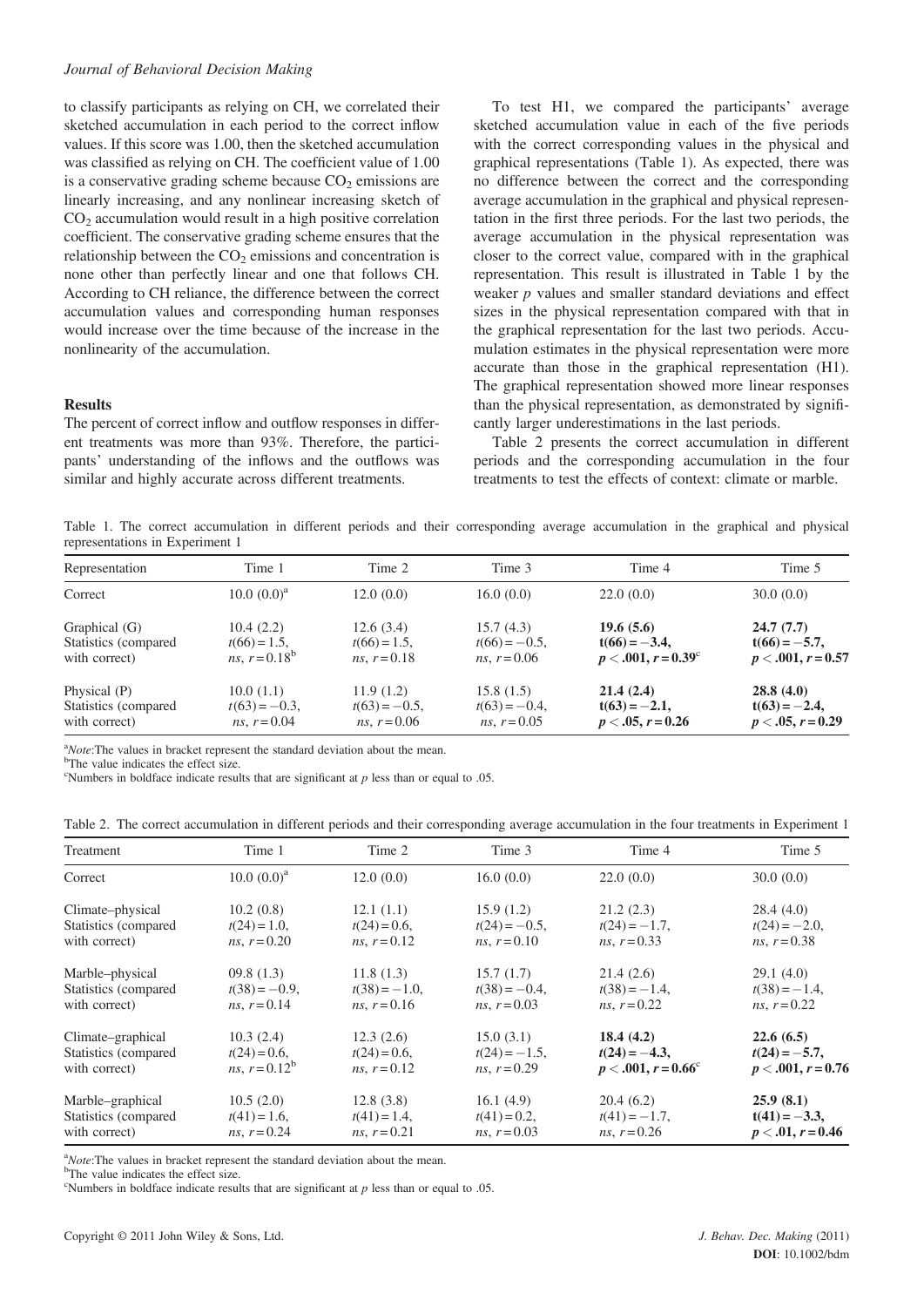There was no effect of context in the physical representation. The accumulation values of the physical representations were no different than the correct accumulation values for all periods in both contexts. In contrast, there was an effect of context for the graphical representation, where people were more accurate in Period 4 in the marble context than in the climate context. But participants were similarly inaccurate in Period 5. In any case, regardless of the context, graphical representations led to underestimating the accumulation, whereas physical representations did not, supporting H2.

We analyzed the proportion of responses that relied on CH in the graphical compared with physical representations. Figure 4 shows a typical participant's response in the marble–graphical treatment that was classified as relying on CH (based upon a 1.0 correlation coefficient between the average accumulation and the inflow given in the treatment). The participant's accumulation in the fifth period  $(=18 \text{ mar}$ bles) underestimated the correct accumulation (=32 marbles) as a result of his relying on CH.

Table 3 shows that the proportion of responses that were classified as relying on CH was significantly greater in the graphical representation, regardless of context (climate or marble). That is because of the weaker  $p$  value and the effect



Figure 4. A typical participant's response in the marble–graphical treatment that shows the participant's sketched accumulation that was classified as relying on correlation heuristic. The marbles in the bag (i.e., accumulation) follows a linear trend over periods (with a constant slope of two marbles per period). The correlation coefficient of the marble accumulation with the inflow (i.e., marbles put) is 1.0. Also, the accumulation in the fifth period (=18 marbles) underestimates its correct value (=30 marbles)

Table 3. Proportion of responses classified as relying on the correlation heuristic (CH) in different treatments in Experiment 1. Comparison statistics with the correct accumulation's CH value  $(=0\%)$  are also shown

| Treatment         | $CH(\%)$ | Statistics (compared with correct)           |
|-------------------|----------|----------------------------------------------|
| Correct           | 00       |                                              |
| Graphical (G)     | 52       | $t(66) = 8.5, p < .001, r = 0.72^{\text{a}}$ |
| Climate-graphical | 72       | $t(24) = 7.9, p < .001, r = 0.85$            |
| Marble-graphical  | 40       | $t(41) = 5.3, p < .001, r = 0.64$            |
| Physical (P)      | 09       | $t(63) = 2.6, p < .05, r = 0.31$             |
| Climate-physical  | 16       | $t(24) = 2.1, p < .05, r = 0.39$             |
| Marble-physical   | 05       | $t(38) = 1.4$ , ns, $r = 0.22$               |

 $a^2$ Note:Numbers in boldface indicate results that are significant at p less than or equal to .05.

size in the physical representation compared with the graphical representation while comparing with a correct response.

Finally, Table A1 in the Appendix presents the results regarding the non-STEM and STEM backgrounds. In the graphical representation, participants' average accumulation underestimated the correct accumulation in the last period for non-STEM background and in the last two periods for STEM background. In the physical representation, there was no difference between the average and the correct accumulation, regardless of the background. A similar pattern was found for undergraduates, who underestimated the correct accumulation in the last period and for graduates, who underestimated in last three periods (see Table A2 in Appendix). For both backgrounds and levels of education, a smaller proportion of responses were classified as relying on CH in the physical representation than in the graphical representation (for detailed statistics, see Table A3 in the Appendix).

#### Discussion

In agreement with previous literature in mathematical education (Evangelidou et al., 2004; Leinhardt, Zaslavsky & Stein, 1990; Van Deyck, 2001) and on accumulation problems (Cronin et al., 2009), results show that people underestimate nonlinear accumulations and rely on the CH in graphical representations. There seems to be an effect of context present in the graphical representation: A familiar marble context produces better response compared with a less familiar climate context. This result, therefore, is in agreement with prior research that has reported on the effects of contexts (Gigerenzer & Hug, 1992; Brunstein, Gonzalez & Kanter, 2010).

In contrast, a physical representation reduces participants' underestimations as well as their reliance on the CH, regardless of the context, education background, and levels of education. Although we can only speculate, it is likely that the physical representation helps people to understand the accumulation's basic dynamics: Accumulation rises when the inflow is greater than the outflow, falls when the inflow is less than the outflow, and stabilizes when the inflow equals the outflow. Because of metaphor use in the physical representation, participants might better visualize the processes that govern the changes in accumulation, a visualization that is not possible in the graphical representation. Clearly, the physical representation helped people understand the nonlinear growth: As the accumulation increases nonlinearly, performance in the physical representation is better than that in the graphical representation.

Furthermore, we found that accumulation estimations were more accurate in the physical representation compared with the graphical representation as the number of periods increased from one to five. As people rely on CH, the difference between the correct accumulation values and the corresponding human responses would increase over time because of the increase in the nonlinearity of the accumulation. In the next section, we report an experiment extending analysis of the physical representation to text and graphical representations in two different climate problems.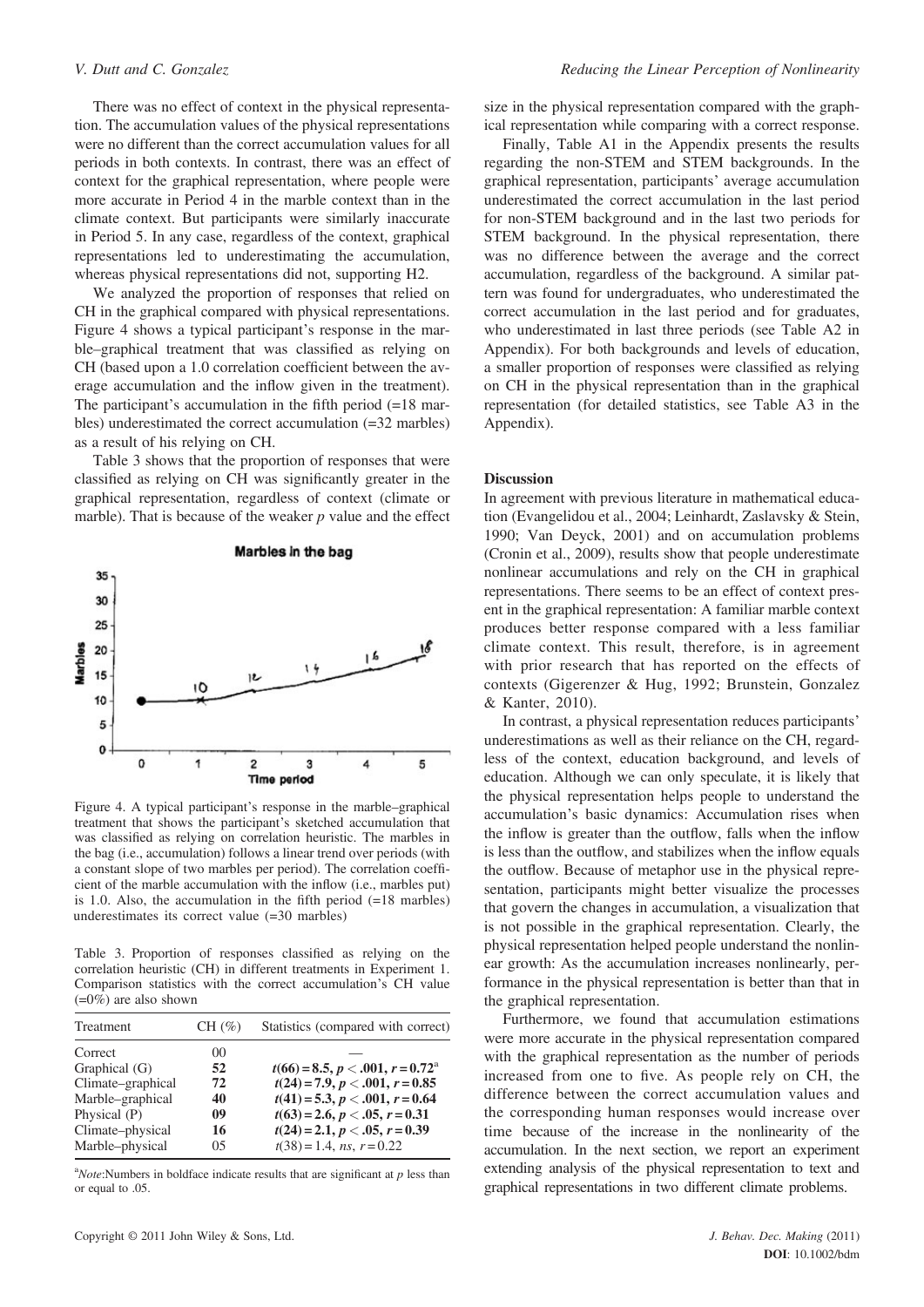# EXPERIMENT 2: PHYSICAL, GRAPHICAL, AND TEXT REPRESENTATIONS IN INCREASING AND DECREASING PROBLEMS

In addition to the graphical representation, prior research has also used text representations to investigate people's reliance on CH in  $CO<sub>2</sub>$  accumulation problems (Sterman, 2008; Sterman & Booth Sweeney, 2007). Reliance on CH has been found to be equally strong in the text representation (Cronin et al., 2009). Also, research has reported the physical representation to be effective against text descriptions in assessments of risk (Garcia-Retamero & Dhami, 2011). These authors examined to what extent Polish immigrants to the UK had difficulties in understanding treatment risk reductions expressed as text ratios (in native or non-native languages) and further whether this population could be aided by a physical representation using visual displays to enhance comprehension. When assessing treatment risk reduction, participants often paid too much attention to the number of treated and non-treated patients who died (i.e., numerators) and paid insufficient attention to the overall number of patients (i.e., denominators) - known as "denominator neglect". However, providing visual aids (physical representation) in addition to the textual numerical information proved to be an effective method for eliminating denominator neglect. According to Garcia-Retamero and Dhami (2011), the visual aids drew participants' attention to the overall number of treated and non-treated patients and helped them make more accurate risk estimates.

Furthermore, we used an increasing accumulation problem in Experiment 1, where the inflow increased linearly and the outflow was constant. This inflow–outflow behavior caused the accumulation to increase nonlinearly over time. However, if one considers a decreasing problem where the trend of the inflow decreases over time and is greater than a constant outflow, then the accumulation will still increase nonlinearly over time. This increase, however, will be in direct opposition to the linearly decreasing inflow, allowing us to test people's reliance on CH more convincingly. If participants rely on CH in this decreasing problem, they would also sketch a linearly decreasing accumulation over time, and their sketch will greatly underestimate the actual nonlinearly increasing accumulation. Previous research has shown that a decreasing inflow that results in an increasing accumulation is more challenging than an increasing problem (Dutt, 2011; Dutt & Gonzalez, 2007; Gonzalez & Dutt, 2007, 2011; Lebiere, Gonzalez & Warwick, 2009). Finally, the decreasing problem also seems to be a realistic case for Earth's climate because policymakers could potentially decide upon interventions that decrease  $CO<sub>2</sub>$  emissions in the near future, rather than leave them unregulated and increasing over time.

According to these facts and our results of Experiment 1, we expect that

To test H3, we take two nonlinear problems in the climate context, increasing and decreasing inflow, in three different representations: text (i.e., using a written description), graphical (i.e., using mathematical graphs), and physical (i.e., using pictures).

# Participants

One hundred and thirty-two adults from Pittsburgh, PA were recruited through a website advertisement and participated in the experiment. Forty-eight percent were graduate students enrolled in a MS or PhD program or had previously completed one of these degrees. The rest were either enrolled in an undergraduate program or had previously completed a bachelor's degree. Forty-seven participants were women. Ages ranged from 18 to 70 years ( $M = 27$  years,  $SD = 10$  years). Sixty-nine percent of the participants self-reported having degrees in STEM, and the rest had a non-STEM background. All participants received a flat \$3 compensation for the study.

#### Experimental design

Participants were randomly assigned to one of six between-subjects treatments: 3 (text, graphical, and physical representations)  $\times$  2 (increasing and decreasing) problems. In each treatment, participants attempted a nonlinear accumulation problem concerning a  $CO<sub>2</sub>$  accumulation in the atmosphere with different representations and increasing or decreasing inflows (where inflows were greater than a constant outflow): text increasing  $(N=26)$ , text decreasing  $(N=18)$ , graphical increasing  $(N=26)$ , graphical decreasing  $(N=18)$ , physical increasing  $(N=26)$ , and physical decreasing  $(N = 18)$ . Like in Experiment 1, all six problems depicted the changes in the inflow and the outflow over five periods (or years) and asked participants to sketch the curve of the inflow, the outflow, and the resulting accumulation over those five periods. The dependent variables used were identical to those used in Experiment 1.

Figure 5 shows the decreasing problem presented to participants in the text representation. The tabulated inflow  $(CO<sub>2</sub>)$ emissions) decreased linearly over time from 10 giga or 10<sup>9</sup> tons of carbon (GtC) per year to 2 GtC per year, whereas the outflow remained constant  $(=2 \text{ GtC per year})$ . The increasing problem in the text representation was like the decreasing problem, but now, the inflow increased linearly over time from 2 GtC per year to 10 GtC per year (outflow was constant at 2 GtC per year). The increasing problem in the graphical and physical representations was identical to that used for the climate context in Experiment 1 (except that the initial accumulation was set at 20 GtC instead of 10 GtC so as to keep the initial accumulation equidistant from the two endpoints of the y-axis).<sup>1</sup> The decreasing problem in the

H<sub>3</sub> : Estimations of accumulation will be more accurate in a physical representation compared with either graphical or text representation, regardless of whether the inflow linearly increases or decreases over time.

<sup>&</sup>lt;sup>1</sup>In Experiment 1, we placed the starting accumulation  $(t=0)$  below the mid-point of the y-axis. This non-equidistant placement of initial accumulation along with the climate context (where real-world  $CO<sub>2</sub>$  accumulations are increasing) could have hinted to participants that the accumulation was going to increase over the next five periods. Furthermore, this could have been a possible reason for their relying on CH in different treatments in this experiment. Therefore, in Experiment 2, we correct this methodological issue in our design.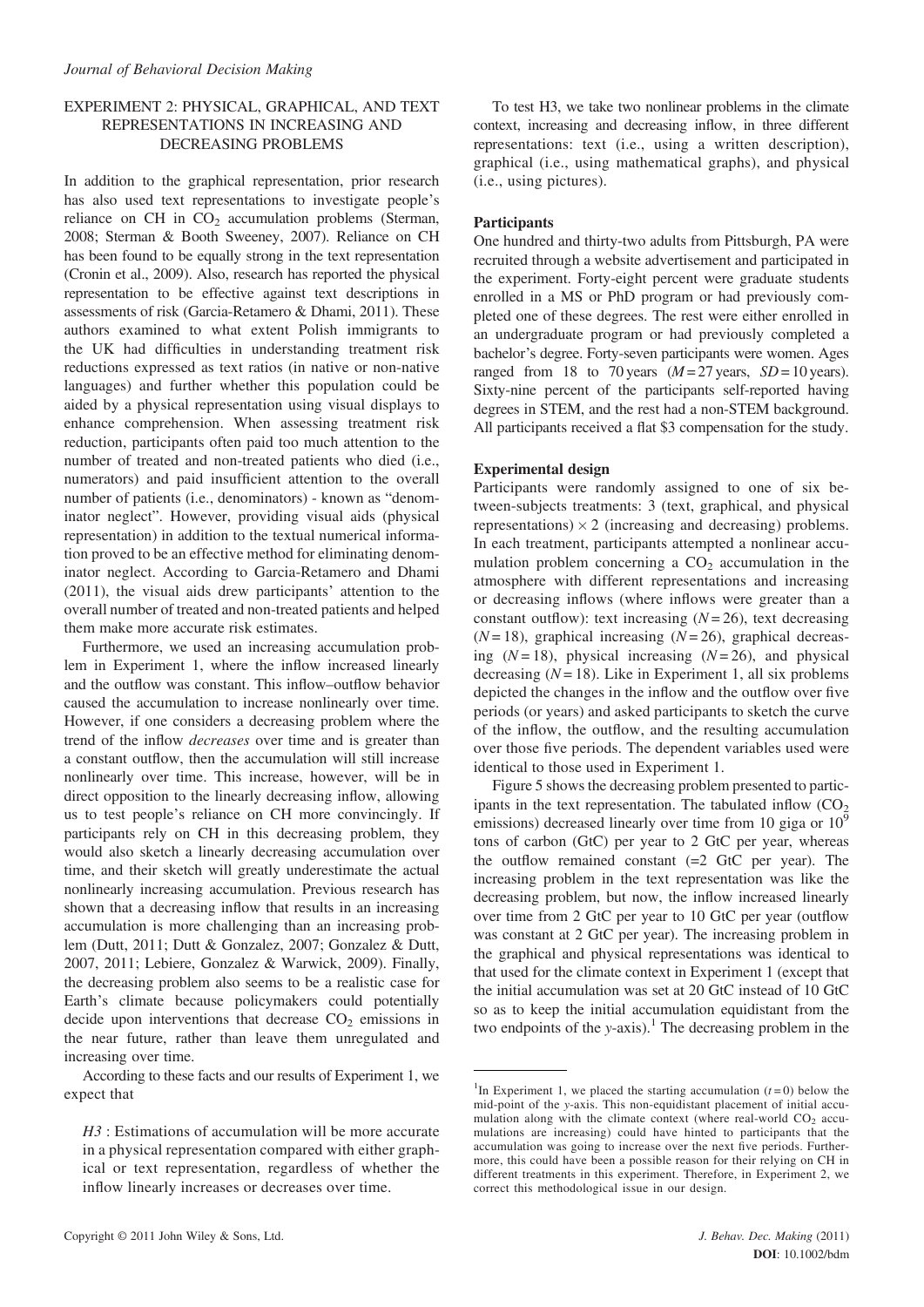|  |  | The table given below shows carbon-dioxide (CO <sub>2</sub> ) put and removed from the atmosphere in |  |  |  |
|--|--|------------------------------------------------------------------------------------------------------|--|--|--|
|  |  | each of 5 years (GtC = Giga or $10^9$ tons of carbon).                                               |  |  |  |

| Year | CO <sub>2</sub> Put (GtC per year) CO <sub>2</sub> Removed (GtC per year) |
|------|---------------------------------------------------------------------------|
|      |                                                                           |
|      |                                                                           |
|      |                                                                           |
|      |                                                                           |
|      |                                                                           |

In the space provided below draw the CO<sub>2</sub> put in the atmosphere per year.



Figure 5. The decreasing problem presented to participants in the text representation in Experiment 2

graphical and physical representations followed the same structure as the increasing problem; however, the inflow decreased linearly in the problem from 10 GtC per year to 2 GtC per year. As in Experiment 1, the correct accumulation in the increasing and decreasing problems could be derived by repeatedly using Equation 1.

### Results

In both the increasing and decreasing problems for different representations, more than 96% of participants correctly sketched the inflow and outflow shapes over time. Thus, most participants understood the inflow and outflow well and similarly across conditions.

To test H3, we compared participants' responses in the text, graphical, and physical representations against the correct responses in both the increasing and decreasing problems. Table 4 presents the correct accumulation in different periods and the corresponding average accumulation participants gave in the graphical, text, and physical representations for each problem. In the increasing problem, the average accumulation in the physical representation was much closer to the correct accumulation in all periods compared with that in the graphical or text representations. Upon comparing the results for graphical and physical representations, we find that these results are in the same direction as reported in Experiment 1.<sup>2</sup>

In the decreasing problem, the accumulation in the physical representation was again closer to the correct accumulation than in the graphical or text representations, as it is observed by the weaker  $p$  values and effect sizes of the treatments involving the physical representation. The decreasing problem, however, was clearly more challenging for participants (Dutt, 2011; Gonzalez & Dutt, 2011; Lebiere et al., 2009). Participants relying on CH think that the  $CO<sub>2</sub>$  accumulation decreases linearly over the five periods, whereas doing the same in the increasing problem has the accumulation increasing linearly over time. Therefore, it is likely to become counterintuitive for participants in the decreasing problem to sketch accumulations that increase over the five periods. More underestimation of the correct  $CO<sub>2</sub>$  accumulation is found in the decreasing problem, regardless of the representation, but the accumulation reported in the graphical and text representations underestimated the correct accumulation more than in the physical representation. Taken together, these confirm our expectation in H3: the estimation of the accumulation is more accurate in the physical representation compared with in the graphical and text representations for both increasing and decreasing problems.

As illustrated in Table 5, greater underestimation in text and graphical representations compared with the physical representation is likely due to reliance on CH. In both increasing and decreasing problems, the proportion of responses classified as relying on CH was lower for the physical representation than for graphical and text representations.

We also tested the effectiveness of the physical representation compared with the graphical and text representations for each problem among different educational backgrounds and levels. For STEM and non-STEM backgrounds in both problems, estimates of the accumulation were much closer to the correct in the physical representation compared with

 $2$ This observation is after the fact that Experiments 1 and 2 were run at different times and contained different number of participants in the graphical representation ( $N=67$  in Experiment 1 and  $N=25$  in Experiment 2). Given these differences, even if we make a close comparison between the two experiments, we find that participants underestimated the accumulation in Periods 1–5 in Experiment 2 and in Periods 4–5 in Experiment 1. This difference between the two experiments is likely due to the fact that in Experiment 2, four out of 25 participants drew the accumulation shape exactly like the shape of inflow, whereas only one out of 67 participants showed this behavior in Experiment 1. As the values of inflow are much smaller than those of accumulation, copying the inflow as the accumulation by more participants causes underestimation over all five periods, 1–5, in Experiment 2.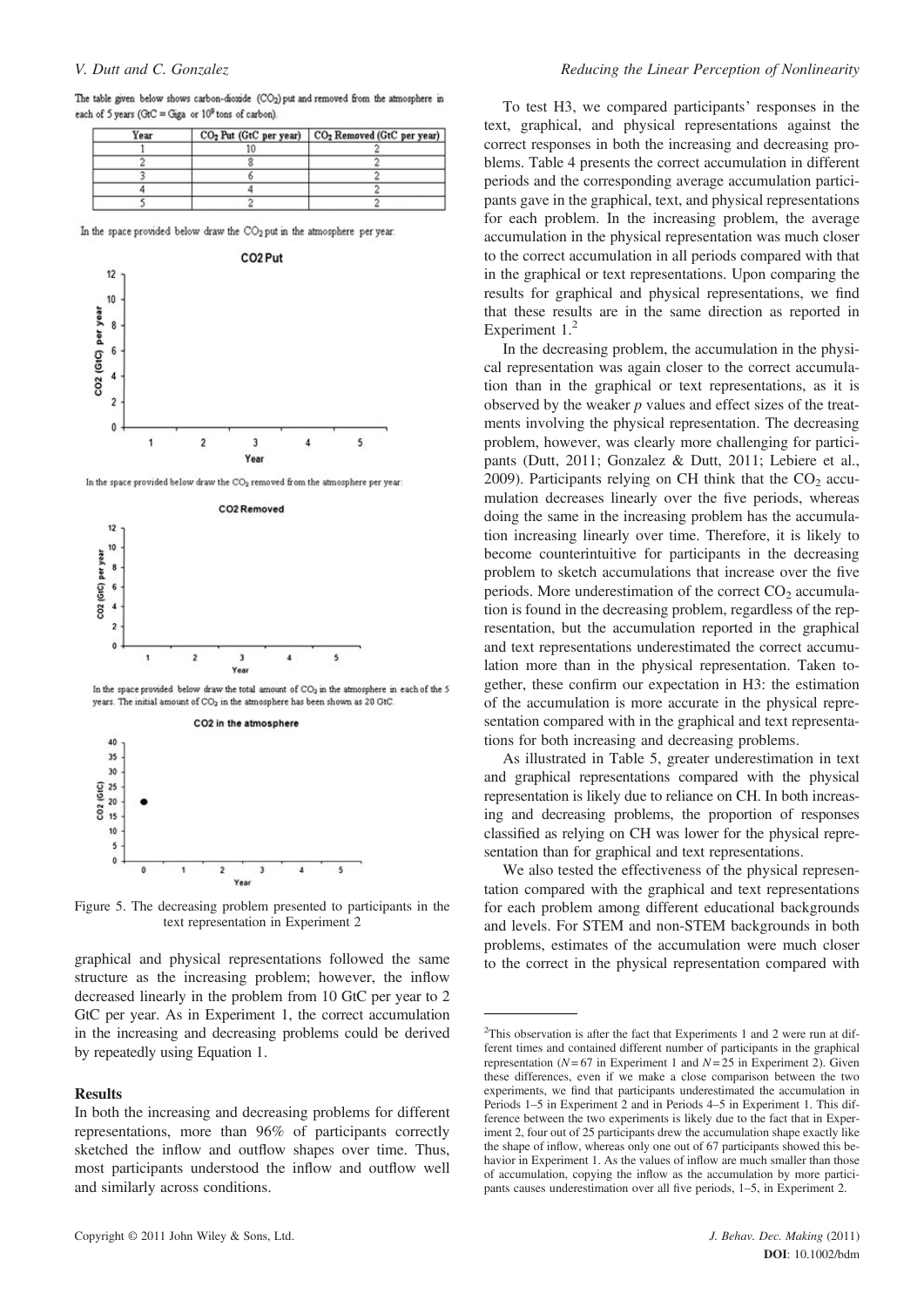### Journal of Behavioral Decision Making

|  |                                                                            |  |  | Table 4. The correct accumulation in different periods and their corresponding average accumulation in the graphical, text, and physical |  |  |  |  |
|--|----------------------------------------------------------------------------|--|--|------------------------------------------------------------------------------------------------------------------------------------------|--|--|--|--|
|  | representations for the increasing and decreasing problems in Experiment 2 |  |  |                                                                                                                                          |  |  |  |  |

| Representation       | Time 1               | Time 2                      | Time 3               | Time 4               | Time 5               |
|----------------------|----------------------|-----------------------------|----------------------|----------------------|----------------------|
|                      |                      | Increasing problem          |                      |                      |                      |
| Correct              | $20.0~(0.0)^a$       | 22.0(0.0)                   | 26.0(0.0)            | 32.0(0.0)            | 40.0(0.0)            |
| Graphical (G)        | 18.5(5.4)            | 19.9(5.3)                   | 21.9(5.6)            | 24.5(6.7)            | 27.6(9.0)            |
| Statistics (compared | $t(25) = -1.4$ ,     | $t(25) = -2.0$              | $t(25) = -3.7$ ,     | $t(25) = -5.7$ ,     | $t(25) = -7.0$ ,     |
| with correct)        | ns. $r = 0.27^b$     | $p < .05, r = 0.37^{\circ}$ | $p < .001, r = 0.59$ | $p < .001, r = 0.75$ | $p < .001, r = 0.81$ |
| Text(T)              | 18.5(5.4)            | 20.0(5.3)                   | 22.1(5.6)            | 24.7(6.7)            | 27.9(9.0)            |
| Statistics (compared | $t(25) = -1.4$ ,     | $t(25) = -1.9$ ,            | $t(25) = -3.6$ ,     | $t(25) = -5.5$ ,     | $t(25) = -6.9$ ,     |
| with correct)        | ns. $r = 0.27$       | $ns, r = 0.36$              | $p < .01, r = 0.58$  | $p < .001, r = 0.74$ | $p < .001, r = 0.81$ |
| Physical (P)         | 20.0(0.0)            | 22.0(0.0)                   | 25.8(0.7)            | 31.3(2.0)            | 38.6(3.9)            |
| Statistics (compared | $t(25) = 0.0$ ,      | $t(25) = 0.0$ ,             | $t(25) = -1.8$ ,     | $t(25) = -1.8$ ,     | $t(25) = -1.8$ ,     |
| with correct)        | ns. $r = 0.00$       | $ns, r = 0.00$              | $ns, r = 0.34$       | ns. $r = 0.34$       | $ns, r = 0.34$       |
|                      |                      | Decreasing problem          |                      |                      |                      |
| Correct              | 28.0(0.0)            | 34.0(0.0)                   | 38.0(0.0)            | 40.0(0.0)            | 40.0(0.0)            |
| Graphical (G)        | 19.0(8.9)            | 20.1(12.4)                  | 20.4(15.2)           | 20.0(17.1)           | 18.8(18.1)           |
| Statistics (compared | $t(17) = -4.3$       | $t(17) = -4.7$ ,            | $t(17) = -4.9$ ,     | $t(17) = -5.0$ ,     | $t(17) = -5.0$ ,     |
| with correct)        | $p < .001, r = 0.72$ | $p < .001, r = 0.75$        | $p < .001, r = 0.77$ | $p < .001, r = 0.77$ | $p < .001, r = 0.77$ |
| Text(T)              | 18.0(9.2)            | 19.4(13.2)                  | 19.9(16.0)           | 19.3(17.8)           | 17.8(18.7)           |
| Statistics (compared | $t(17) = -4.6$ ,     | $t(17) = -4.7$ ,            | $t(17) = -4.8$       | $t(17) = -4.9$ ,     | $t(17) = -5.0$ ,     |
| with correct)        | $p < .001, r = 0.74$ | $p < .001, r = 0.75$        | $p < .001, r = 0.76$ | $p < .001, r = 0.77$ | $p < .001, r = 0.77$ |
| Physical (P)         | 22.0(8.2)            | 25.1(11.9)                  | 27.0(14.8)           | 27.7(16.7)           | 27.1(17.6)           |
| Statistics (compared | $t(17) = -3.1$ ,     | $t(17) = -3.2$              | $t(17) = -3.2$       | $t(17) = -3.1$ ,     | $t(17) = -3.1$ ,     |
| with correct)        | $p < .01, r = 0.60$  | $p < .01, r = 0.61$         | $p < .01, r = 0.61$  | $p < .01, r = 0.60$  | $p < .01, r = 0.60$  |

 $^{a}$ *Note*: The values in bracket represent the standard deviation about the mean.

<sup>b</sup>The value indicates the effect size.

<sup>c</sup>Numbers in boldface indicate results that are significant at  $p$  less than or equal to .05.

Table 5. Proportion of responses classified as relying on the correlation heuristic (CH) in different representations and problems in Experiment 2. Comparison statistics with the correct accumulation's CH value (=0%) are also shown

| Increasing problem              |                |                                                 |  |  |  |  |  |  |
|---------------------------------|----------------|-------------------------------------------------|--|--|--|--|--|--|
| Representation<br>and education | $CH(\%)$       | Statistics (compared with correct)              |  |  |  |  |  |  |
| Correct                         | 00             |                                                 |  |  |  |  |  |  |
| Graphical (G)                   | 73             | $t(25) = 8.2, p < .001, r = 0.85^{\text{a}}$    |  |  |  |  |  |  |
| Text(T)                         | 69             | $t(25) = 7.5$ , $p < .001$ , $r = 0.83^{\circ}$ |  |  |  |  |  |  |
| Physical (P)                    | 12             | $t(25) = 1.8$ , ns, $r = 0.34$                  |  |  |  |  |  |  |
|                                 |                | Decreasing problem                              |  |  |  |  |  |  |
| Treatment                       | $CH(\%)$       | Statistics (compared with correct)              |  |  |  |  |  |  |
| Correct                         | 0 <sup>0</sup> |                                                 |  |  |  |  |  |  |
| Graphical (G)                   | 61             | $t(17) = 5.2, p < .001, r = 0.78$               |  |  |  |  |  |  |
| Text(T)                         | 56             | $t(17) = 4.6, p < .001, r = 0.74$               |  |  |  |  |  |  |
| Physical (P)                    | 33             | $t(17) = 2.9, p < .01, r = 0.58$                |  |  |  |  |  |  |

 $a^2$ *Note*: The value indicates the effect size.

<sup>b</sup>Numbers in boldface indicate results that are significant at  $p$  less than or equal to .05.

the graphical and text representations (see Table A4 in the Appendix). Again, in both problems, both the undergraduates' and graduates' accumulation were generally more accurate in the physical representation (see Table A5 in the Appendix).

Similarly, the proportion of responses relying on CH among STEM and non-STEM backgrounds in the physical representation was lower (see Table A6 in the Appendix). There appears to be a similar relationship of differences among graduate and undergraduate levels of education (see Table A6 in the Appendix).

### **Discussion**

Our results indicate that the physical representation is more effective compared with both text and graphical representations across different problem types and is effective in reducing participants' reliance on CH. The decrease in CH reliance in the physical representation was despite the fact that the relationship between the accumulation and the inflow is counterintuitive in the decreasing problem: Emissions decrease linearly, although the actual  $CO<sub>2</sub>$  accumulation continues to increase nonlinearly over time. This is observed in both the graphical and text representations; the average sketched accumulation over the five periods had a negative slope. In the physical representation, however, the slope of the average sketched accumulation over the five periods was positive. Taken together, these findings reinforce the effectiveness of the physical representation in different problems. Its effectiveness makes it suitable for use in different kinds of dynamic problems, where the resulting shape of the inflow might be different over time.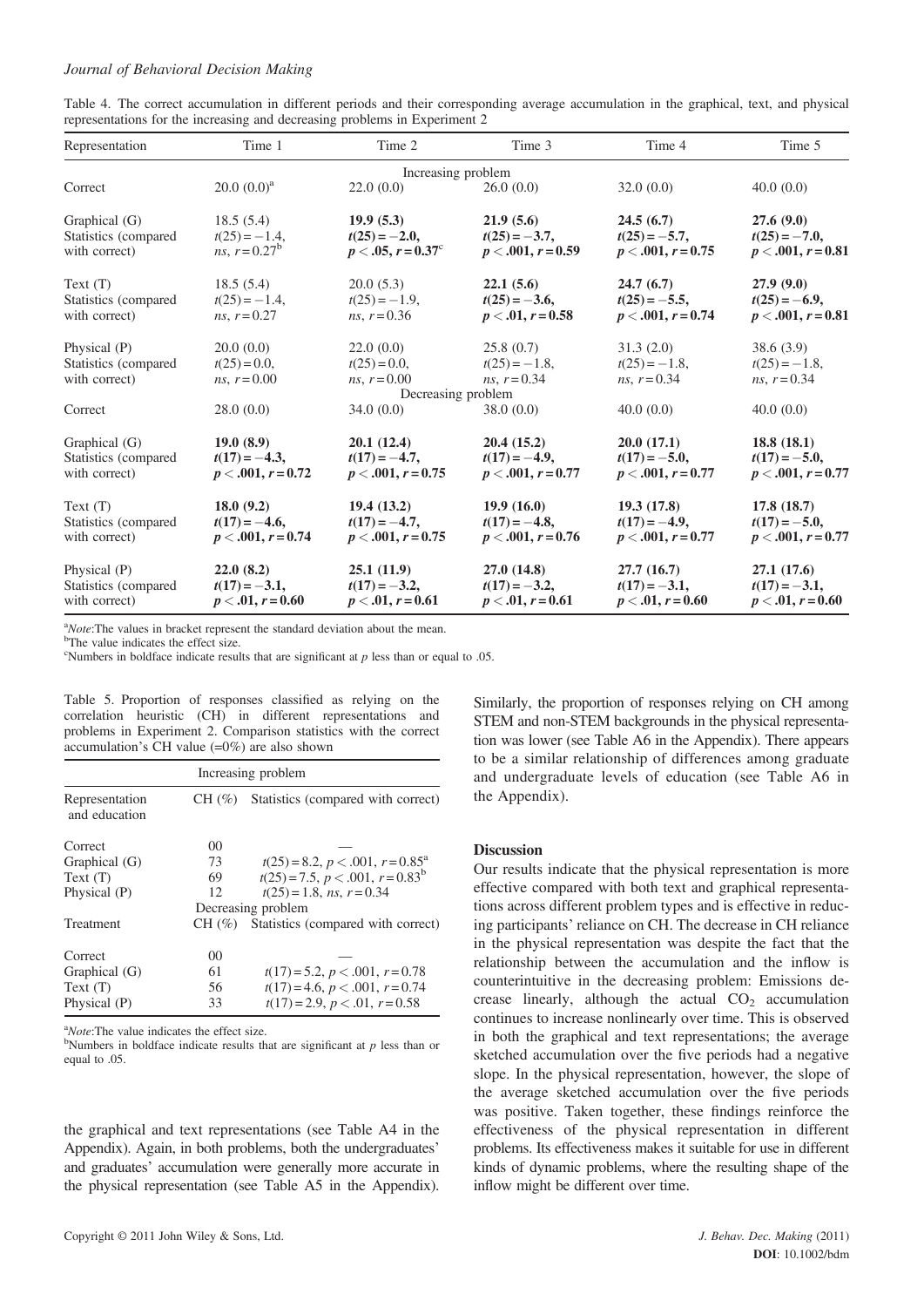# GENERAL DISCUSSION

People underestimate the correct value of nonlinear accumulation given their reliance on the CH for different contexts and problems. The use of a physical representation, however, can help reduce their underestimation and reliance on the CH in nonlinear accumulation problems, regardless of the problem's dynamics or context and participants' educational backgrounds and levels.

A physical representation may motivate participants to be involved in the problem they are solving and may help them construct a correct representation of the problem. Research that has investigated physical representation in the past also has similar conclusions about the representation's effectiveness (Cooper & Harries, 2002, 2003; De Lange, 1987; Freudenthal, 1983; Palm, 2002). Given its effectiveness here and the documented benefits in mathematical education and judgment and decision-making literature (Aprea & Ebner, 1999; De Corte et al., 1996; Galesic et al., 2009; Garcia-Retamero & Dhami, 2011; Garcia-Retamero & Galesic, 2010; Garcia-Retamero et al., 2010), physical representations will also be effective in reducing CH reliance in a wider range of nonlinear problems and contexts.

Generally, one could imagine many different physical representations in nonlinear problems that depend upon what needs to be communicated to a decision maker. For example, an icon array has been used to effectively communicate fractions, probability, or risk (Galesic et al., 2009; Garcia-Retamero & Dhami, 2011; Garcia-Retamero & Galesic, 2010; Garcia-Retamero et al., 2010). The physical representation used here provided a picture snapshot of the inflows and the outflows at any instance of time. A possible limitation of our representation is that it can be impractical for problems with a larger time scale. One could depict the changes in flows only for the first few and last few periods in problems with larger time scales but may still reap the benefits of using a physical representation. By doing so, one is more likely to be able to communicate a correct understanding of accumulation in a problem.

In this paper, the physical representation is shown to be effective in both climate and non-climate contexts. Therefore, its use has an immense potential to improving public understanding in these contexts. Because the current waitand-see policies are likely to cause catastrophic changes in the near future (Alley et al., 2003; Scheffer et al., 2001), however, our findings are particularly relevant to research on wait-and-see behavior for climate change. With waitand-see behavior, people prefer to delay policy actions that mitigate climate change to a future time. Changes in the atmospheric  $CO<sub>2</sub>$  accumulation (which is one of the main contributors for climate change) have been increasing nonlinearly for many years since the Industrial Revolution (IPCC, 2007). Furthermore, the accumulation's nonlinear increase is predicted to intensify over the next 50–60 years (IPCC, 2007), with adverse consequences such as temperature change, melting of polar ice caps, and rising sea levels (Alley et al., 2003; Scheffer et al., 2001). As seen in our findings, people tend to underestimate nonlinear changes in the  $CO<sub>2</sub>$  accumulation when inferring from text and graphical representations. Because text and graphical representations are commonly used (IPCC, 2001a; EPA, 2010; Schiermeier, 2010), people are likely to underestimate the  $CO<sub>2</sub>$  accumulation's nonlinear change and inaccurately infer much less  $CO<sub>2</sub>$  in the atmosphere than predicted by climate scientists. Underestimating the accumulation is likely to undermine the importance of the climate problem and could result in people's wait-and-see behavior. A physical representation could be used to represent the  $CO<sub>2</sub>$  accumulation information and communicate the dynamics of Earth's climate. Using the physical representation over other forms such as text or graphs could improve our estimation on atmospheric  $CO<sub>2</sub>$ and its associated climate change, ultimately reducing people's wait-and-see behavior.

Let us return to the fable about the inventor of chess and the king. By now, it becomes easy to explain why the king thought that the inventor's request was modest: He was unable to foresee how the accumulation of rice was nonlinear. He underestimated the rice accumulation, much like our participants did on nonlinear accumulation problems. But the king recognized the cleverness of the inventor's request halfway through fulfilling it. The actual "physical exercise" of putting the rice grains on the chess board's squares was an example of a physical representation. As shown by the current research, the use of physical representation enables people to overcome underestimation of accumulation in nonlinear problems.

#### APPENDICES

# APPENDIX A1: THE CORRECT ACCUMULATION IN DIFFERENT PERIODS AND THE CORRESPONDING AVERAGE ACCUMULATION IN THE TWO REPRESENTATIONS SPLIT BY STEM AND NON-STEM BACKGROUNDS IN EXPERIMENT 1

| Representation and backgrounds                                            | Time 1                                                         | Time 2                                                 | Time 3                                       | Time 4                                        | Time 5                                             |
|---------------------------------------------------------------------------|----------------------------------------------------------------|--------------------------------------------------------|----------------------------------------------|-----------------------------------------------|----------------------------------------------------|
| Correct                                                                   | 10.0(0.0)                                                      | 12.0(0.0)                                              | 16.0(0.0)                                    | 22.0(0.0)                                     | 30.0(0.0)                                          |
| Graphical-non-STEM <sup>1</sup><br>Statistics (compared)<br>with correct) | 11.3 $(2.3)^2$<br>$t(22) = 2.3$ ,<br>$p < .05, r = 0.44^{3,4}$ | 13.7(4.7)<br>$t(22) = 1.7$ ,<br><i>ns</i> , $r = 0.34$ | 16.7(6.2)<br>$t(22)=0.5$ ,<br>ns, $r = 0.11$ | 20.0(7.6)<br>$t(22) = -1.3$<br>ns, $r = 0.27$ | 24.3(9.0)<br>$t(22) = -3.0$<br>$p < .01, r = 0.54$ |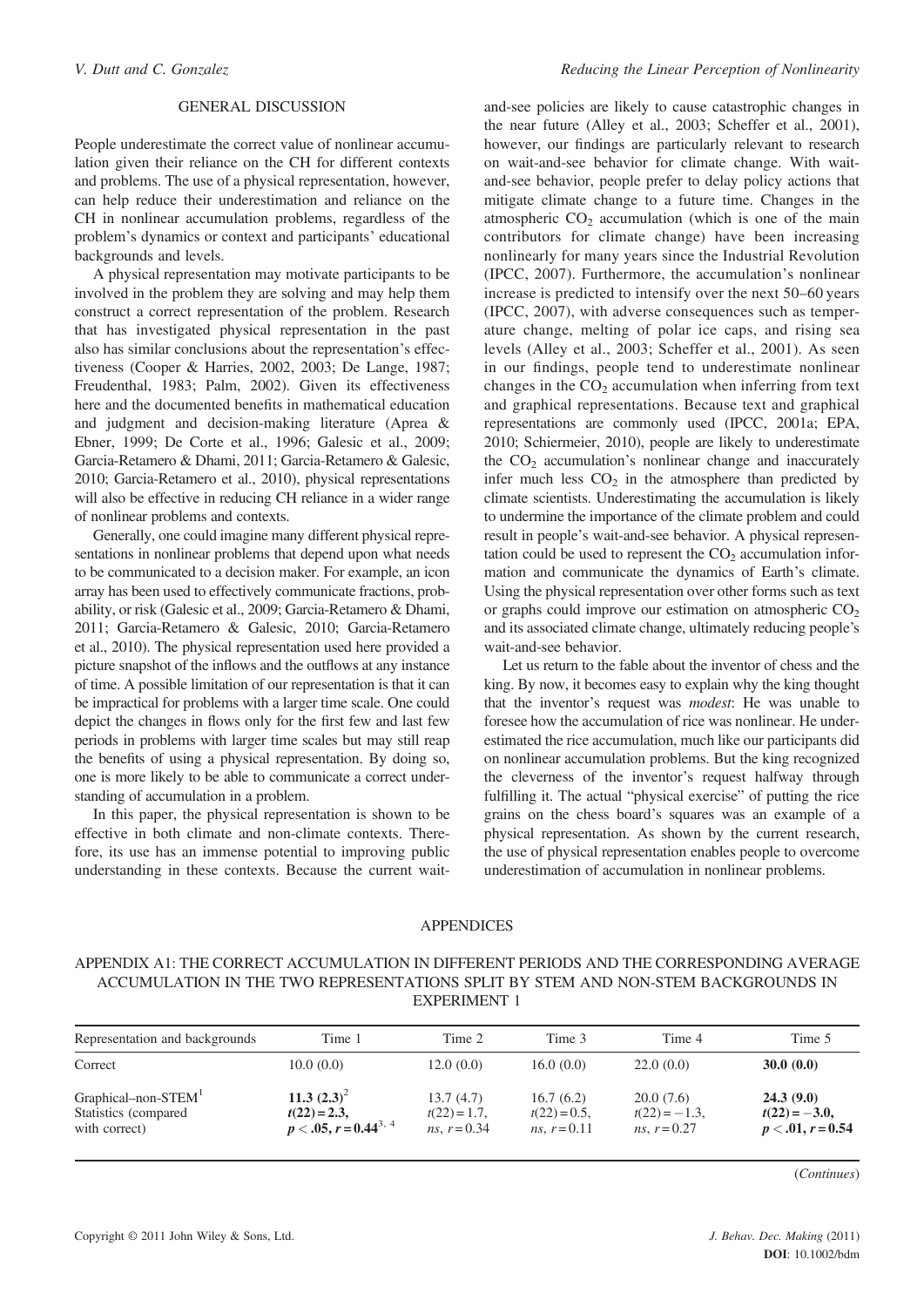# APPENDIX A1: (Continued)

| Representation and backgrounds | Time 1                 | Time 2                 | Time 3                 | Time 4               | Time 5               |
|--------------------------------|------------------------|------------------------|------------------------|----------------------|----------------------|
| Graphical-STEM                 | 10.0(2.0)              | 12.1(2.3)              | 15.2(2.9)              | 19.5(5.6)            | 24.9(7.7)            |
| Statistics (compared)          | $t(43) = 0.1$ ,        | $t(43) = 0.2$ ,        | $t(43) = -1.8$ ,       | $t(43) = -3.9$ ,     | $t(43) = -4.9$ ,     |
| with correct)                  | <i>ns</i> , $r = 0.02$ | <i>ns</i> , $r = 0.03$ | $ns, r = 0.26$         | $p < .001, r = 0.51$ | $p < .001, r = 0.60$ |
| Physical-non-STEM              | 09.7(1.6)              | 11.7(1.6)              | 15.5(2.1)              | 21.1(3.2)            | 28.6(4.9)            |
| Statistics (compared           | $t(24) = -0.9$ ,       | $t(24) = -1.0$ ,       | $t(24) = -1.3$         | $t(24) = -1.4$ ,     | $t(24) = -1.4$ ,     |
| with correct)                  | $ns, r = 0.18$         | ns, $r = 0.20$         | $ns, r = 0.26$         | ns. $r = 0.27$       | $ns, r = 0.27$       |
| Physical-STEM                  | 10.1(0.7)              | 12.1(0.8)              | 16.0(0.8)              | 21.7(1.4)            | 29.3(2.6)            |
| Statistics (compared)          | $t(36) = 1.0$ ,        | $t(36) = 0.8$ ,        | $t(36) = 0.0$ ,        | $t(36) = -1.3$       | $t(36) = -1.7$ ,     |
| with correct)                  | ns, $r = 0.16$         | ns, $r = 0.13$         | <i>ns</i> , $r = 0.00$ | ns, $r = 0.21$       | ns, $r = 0.57$       |

*Note*: <sup>1</sup>STEM-science, technology, engineering, and management. <sup>2</sup>The values in bracket represent the standard deviation about the

<sup>2</sup>The values in bracket represent the standard deviation about the mean.

<sup>3</sup>The value indicates the effect size.

<sup>4</sup>Numbers in boldface indicate results that are significant at  $p$  less than or equal to .05.

# APPENDIX A2: THE CORRECT ACCUMULATION IN DIFFERENT PERIODS AND THE CORRESPONDING AVERAGE ACCUMULATION IN THE TWO REPRESENTATIONS SPLIT BY GRADUATE AND UNDERGRADUATE LEVELS OF EDUCATION IN EXPERIMENT 1

| Representation and level of education | Time 1                              | Time 2                             | Time 3                                   | Time 4                                   | Time 5                                     |
|---------------------------------------|-------------------------------------|------------------------------------|------------------------------------------|------------------------------------------|--------------------------------------------|
| Correct                               | 10.0(0.0)                           | 12.0(0.0)                          | 16.0(0.0)                                | 22.0(0.0)                                | 30.0(0.0)                                  |
| Graphical–undergraduate               | $10.7~(2.8)^1$                      | 13.3(4.2)                          | 16.7(5.1)                                | 20.8(5.8)                                | 26.0(7.2)                                  |
| Statistics (compared<br>with correct) | $t(36) = 1.6$ ,<br>ns, $r = 0.04^2$ | $t(36) = 1.8$ ,<br>$ns, r = 0.05$  | $t(36) = 0.8$ ,<br>$ns, r = 0.02$        | $t(36) = -1.2$ ,<br>$ns, r = 0.03$       | $t(36) = -3.4$ ,<br>$p < .001, r = 0.093$  |
| Graphical–graduate                    | 10.0(0.8)                           | 11.8(1.6)                          | 14.6 $(2.8)$                             | 18.2(5.1)                                | 23.1(8.0)                                  |
| Statistics (compared<br>with correct) | $t(29) = 0.0$ ,<br>$ns, r = 0.00$   | $t(29) = -0.6$ ,<br>$ns, r = 0.02$ | $t(29) = -2.8$<br>$p < .01, r = 0.10$    | $t(29) = -4.1$ ,<br>$p < .001, r = 0.14$ | $t(29) = -4.7$ ,<br>$p < .001, r = 0.16$   |
| Physical–undergraduate                | 09.8(1.4)                           | 11.7(1.4)                          | 15.6(5.1)                                | 21.2(2.8)                                | 28.7(4.4)                                  |
| Statistics (compared<br>with correct) | $t(34) = -0.9$ ,<br>$ns, r = 0.03$  | $t(34) = -1.1$ ,<br>$ns, r = 0.03$ | $t(34) = -1.4$ ,<br>$ns, r = 0.04$       | $t(34) = -1.7$ ,<br>$ns, r = 0.05$       | $t(34) = -1.7$ ,<br><i>ns</i> , $r = 0.05$ |
| Physical–graduate                     | 10.1(0.7)                           | 12.1(1.0)                          | 16.0(1.0)                                | 21.6(1.8)                                | 29.0(3.4)                                  |
| Statistics (compared<br>with correct) | $t(28) = 1.0$ ,<br>$ns, r = 0.04$   | $t(28) = 0.8$ ,<br>ns, $r = 0.03$  | $t(28) = -0.2$<br><i>ns</i> , $r = 0.01$ | $t(28) = -1.3$ ,<br>ns, $r = 0.05$       | $t(28) = -1.6$ ,<br>$ns, r = 0.06$         |

*Note*:<sup>1</sup>The values in bracket represent the standard deviation about the mean.  $^{2}$ The value indicates the effect size

 $2$ The value indicates the effect size.

<sup>3</sup>Numbers in boldface indicate results that are significant at  $p$  less than or equal to .05.

# APPENDIX A3: PROPORTION OF RESPONSES CLASSIFIED AS RELYING ON THE CORRELATION HEURISTIC (CH) IN DIFFERENT TREATMENTS FOR DIFFERENT EDUCATIONAL BACKGROUNDS AND LEVELS OF EDUCATION IN EXPERIMENT 1. COMPARISON STATISTICS WITH THE CORRECT ACCUMULATION'S CH VALUE (=0%) ARE ALSO SHOWN

| CH $(\% )$ | Statistics (compared with correct)      |
|------------|-----------------------------------------|
| 00         |                                         |
| 65         | $t(22) = 6.4, p < .001, r = 0.81^{2.3}$ |
| 45         | $t(43) = 6.0, p < .001, r = 0.68$       |
| 08         | $t(24) = 1.4$ , ns, $r = 0.27$          |
|            |                                         |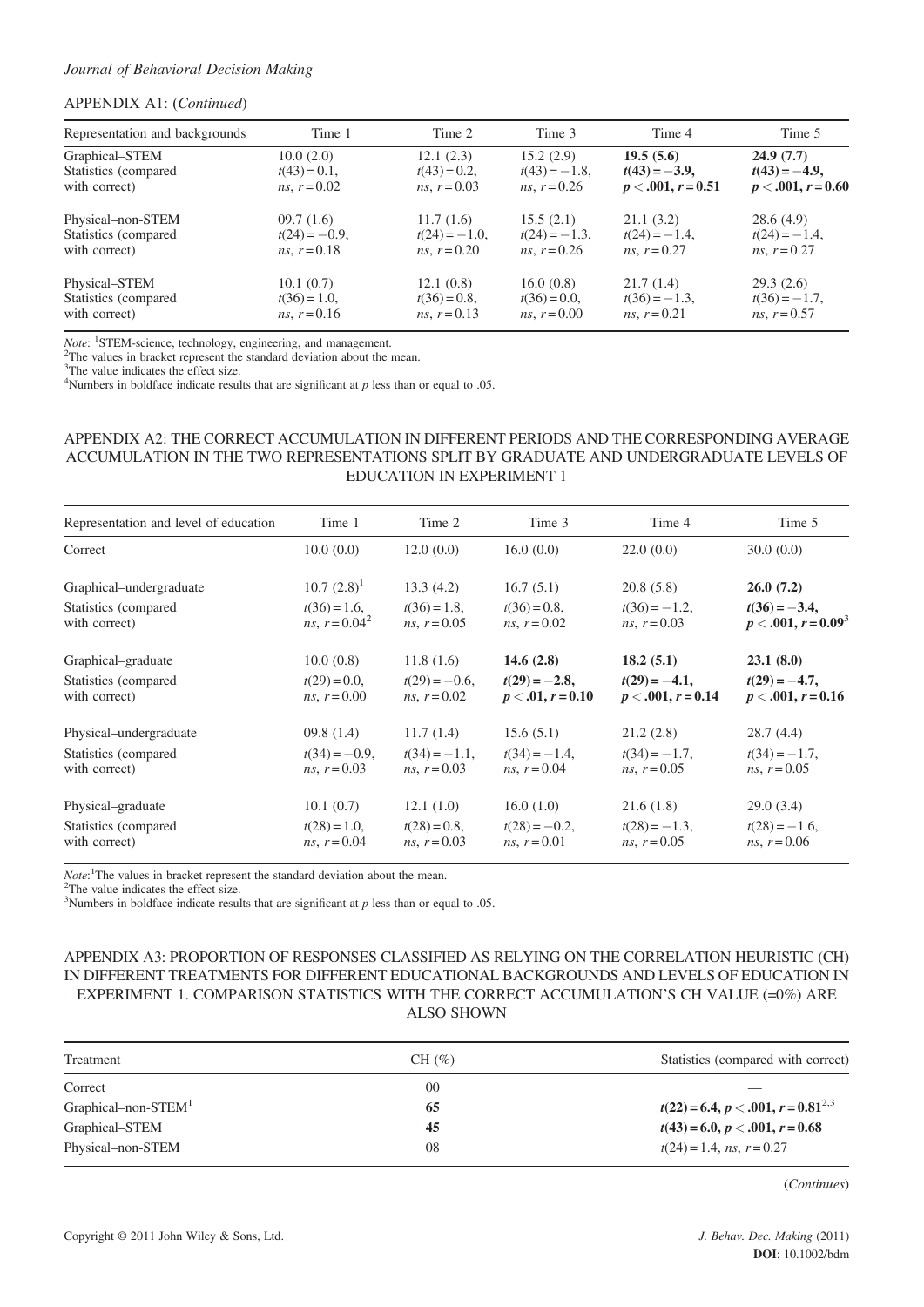# APPENDIX A3: (Continued)

| Treatment               | $CH(\%)$ | Statistics (compared with correct) |
|-------------------------|----------|------------------------------------|
| Physical–STEM           | 08       | $t(36) = 1.8$ , ns, $r = 0.29$     |
| Graphical–undergraduate | 54       | $t(36) = 6.5, p < .001, r = 0.18$  |
| Graphical–graduate      | 50       | $t(29) = 5.4, p < .001, r = 0.18$  |
| Physical–undergraduate  | 08       | $t(34) = 1.8$ , ns, $r = 0.05$     |
| Physical–graduate       | 10       | $t(28) = 1.4$ , ns, $r = 0.05$     |

Note: <sup>1</sup>STEM-science, technology, engineering, and management.<br><sup>2</sup>The value indicates the effect size.<br><sup>3</sup>Numbers in boldface indicate results that are significant at p less than or equal to .05.

# APPENDIX A4: THE CORRECT ACCUMULATION IN DIFFERENT PERIODS AND THE CORRESPONDING AVERAGE ACCUMULATION IN DIFFERENT REPRESENTATIONS AND PROBLEMS SPLIT BY EDUCATION BACKGROUND IN EXPERIMENT 2

| Representation and backgrounds        | Time 1                                    | Time 2                                  | Time 3                                   | Time 4                                   | Time 5                                    |
|---------------------------------------|-------------------------------------------|-----------------------------------------|------------------------------------------|------------------------------------------|-------------------------------------------|
| Increasing problem                    |                                           |                                         |                                          |                                          |                                           |
| Correct                               | 20.0(0.0)                                 | 22.0(0.0)                               | 26.0(0.0)                                | 32.0(0.0)                                | 40.0(0.0)                                 |
| Graphical-non-STEM                    | 20.0(0.0)                                 | 21.4(0.5)                               | 23.1(1.6)                                | 25.1(3.3)                                | 27.4(5.9)                                 |
| Statistics (compared<br>with correct) | $t(06) = 0.0$ ,<br><i>ns</i> , $r = 0.00$ | $t(06) = -2.8$<br>$p < .05, r = 0.75$   | $t(06) = -4.8$<br>$p < .01, r = 0.89$    | $t(06) = -5.4$ ,<br>$p < .01, r = 0.91$  | $t(06) = -5.7$<br>$p < .001, r = 0.92$    |
| Graphical-STEM <sup>1</sup>           | $17.9(6.3)^2$                             | 19.3(6.1)                               | 21.5(6.4)                                | 24.3(7.6)                                | 27.7 (10.0)                               |
| Statistics (compared<br>with correct) | $t(18) = -1.5$ ,<br>ns, $r = 0.33^3$      | $t(18) = -1.9$ .<br>$ns, r = 0.41$      | $t(18) = -3.1$ ,<br>$p < .01, r = 0.594$ | $t(18) = -4.4$<br>$p < .001, r = 0.72$   | $t(18) = -5.4$ ,<br>$p < .001, r = 0.79$  |
| Text-non-STEM                         | 20.0(0.0)                                 | 21.0(0.7)                               | 22.2(1.4)                                | 23.0(2.1)                                | 24.0(2.8)                                 |
| Statistics (compared<br>with correct) | $t(04)=0.0$ ,<br><i>ns</i> , $r = 0.00$   | $t(04) = -3.2$ ,<br>$p < .05, r = 0.85$ | $t(04) = -6.3$ ,<br>$p < .01, r = 0.95$  | $t(04) = -9.5$ ,<br>$p < .001, r = 0.98$ | $t(04) = -12.6$ ,<br>$p < .001, r = 0.99$ |
| Text-STEM                             | 18.1(6.0)                                 | 19.8(5.9)                               | 22.1(6.2)                                | 25.1(7.4)                                | 28.8 (9.8)                                |
| Statistics (compared<br>with correct) | $t(20) = -1.5$ ,<br>$ns, r = 0.32$        | $t(20) = -1.7$ .<br>$ns, r = 0.36$      | $t(20) = -2.9$<br>$p < .01, r = 0.54$    | $t(20) = -4.3$<br>$p < .001, r = 0.69$   | $t(20) = -5.3$ .<br>$p < .001, r = 0.76$  |
| Physical-non-STEM                     | 20.0(0.0)                                 | 22.0(0.0)                               | 25.9(0.6)                                | 31.5(1.7)                                | 39.1(3.3)                                 |
| Statistics (compared<br>with correct) | $t(12)=0.0$ ,<br>$ns, r = 0.00$           | $t(12)=0.0$ ,<br><i>ns</i> , $r = 0.00$ | $t(12) = -1.0$ ,<br>$ns, r = 0.28$       | $t(12) = -1.0$ ,<br>$ns, r = 0.28$       | $t(12) = -1.0$ ,<br>$ns, r = 0.28$        |
| Physical-STEM                         | 20.0(0.0)                                 | 22.0(0.0)                               | 25.7(0.8)                                | 31.1(2.3)                                | 38.2(4.5)                                 |
| Statistics (compared<br>with correct) | $t(12)=0.0$ ,<br>$ns, r = 0.00$           | $t(12)=0.0$ ,<br>$ns, r = 0.00$         | $t(12) = -1.5$ ,<br>$ns, r = 0.40$       | $t(12) = -1.5$ ,<br>$ns, r = 0.40$       | $t(12) = -1.5$ ,<br>$ns, r = 0.40$        |
|                                       |                                           | Decreasing problem                      |                                          |                                          |                                           |
| Correct                               | 28.0(0.0)                                 | 34.0(0.0)                               | 38.0(0.0)                                | 40.0(0.0)                                | 40.0(0.0)                                 |
| Graphical-non-STEM                    | 15.7(7.2)                                 | 15.0(10.1)                              | 14.0(12.3)                               | 12.7(14.0)                               | 11.0(14.7)                                |
| Statistics (compared<br>with correct) | $t(05) = -4.2$<br>$p < .01, r = 0.88$     | $t(05) = -4.6$ ,<br>$p < .01, r = 0.90$ | $t(05) = -4.7$ ,<br>$p < .01, r = 0.90$  | $t(05) = -4.8$ ,<br>$p < .01, r = 0.91$  | $t(05) = -4.8$<br>$p < .01, r = 0.91$     |
| Graphical-STEM                        | 20.7(9.4)                                 | 22.7(13.1)                              | 23.7(16.0)                               | 23.7(17.9)                               | 22.7 (18.9)                               |
| Statistics (compared<br>with correct) | $t(11) = -2.7$ ,<br>$p < .05, r = 0.63$   | $t(11) = -3.0$ ,<br>$p < .05, r = 0.67$ | $t(11) = -3.1$ ,<br>$p < .05, r = 0.68$  | $t(11) = -3.2$<br>$p < .01, r = 0.69$    | $t(11) = -3.2$<br>$p < .01, r = 0.69$     |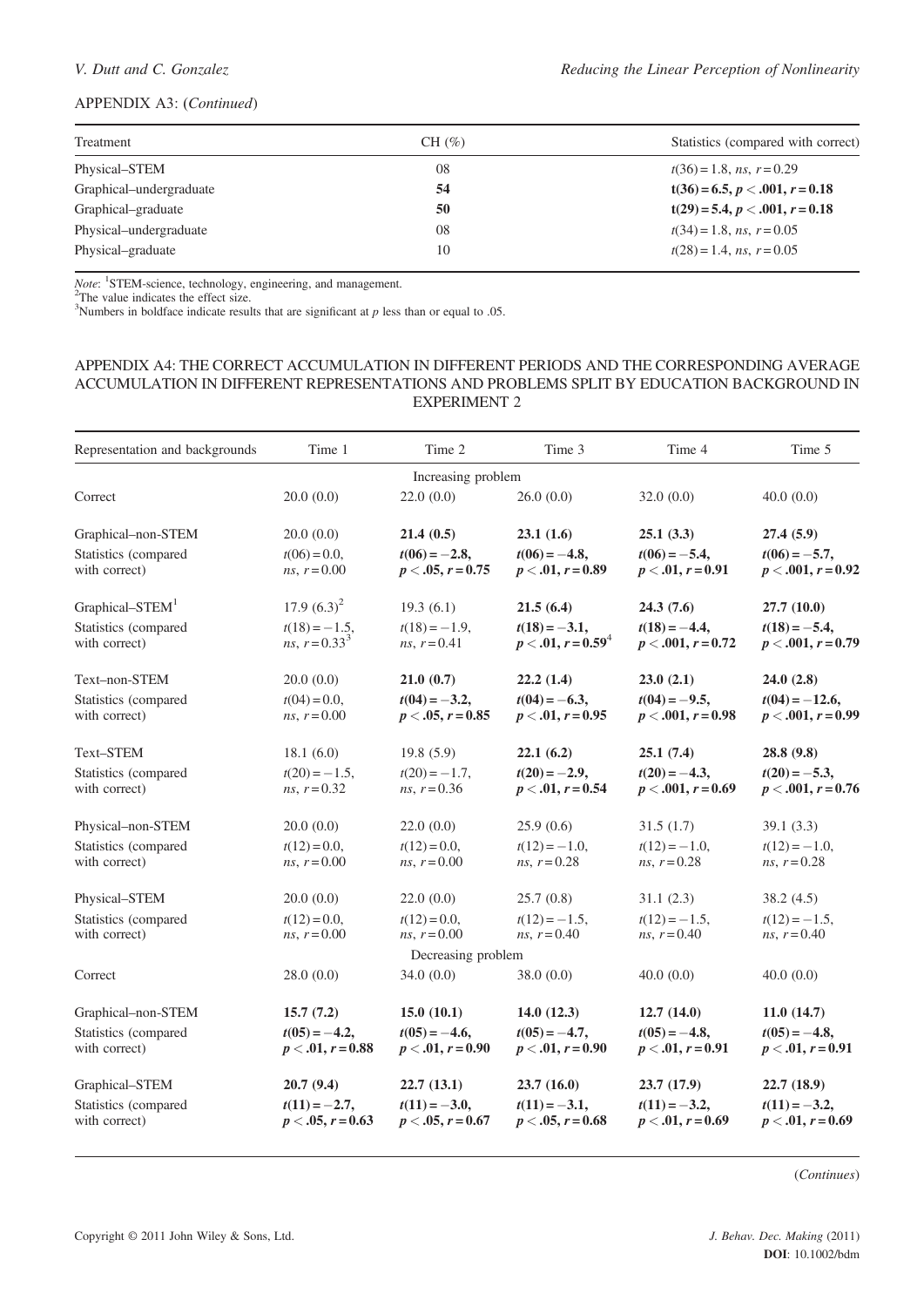# APPENDIX A4: (Continued)

| Representation and backgrounds         | Time 1                                  | Time 2                                     | Time 3                                  | Time 4                                  | Time 5                                |
|----------------------------------------|-----------------------------------------|--------------------------------------------|-----------------------------------------|-----------------------------------------|---------------------------------------|
| Text-non-STEM                          | 13.0(7.3)                               | 12.3(10.6)                                 | 11.3(13.1)                              | 10.0(14.7)                              | 8.3(15.5)                             |
| Statistics (compared)<br>with correct) | $t(05) = -5.0$ ,<br>$p < .01, r = 0.91$ | $t(05) = -5.0$ ,<br>$p < .01, r = 0.91$    | $t(05) = -5.0$ ,<br>$p < .01, r = 0.91$ | $t(05) = -5.0$ ,<br>$p < .01, r = 0.91$ | $t(05) = -5.0$<br>$p < .01, r = 0.91$ |
| Text-STEM                              | 20.5(9.3)                               | 23.0(13.3)                                 | 24.2(16.1)                              | 24.0(18.0)                              | 22.5(18.9)                            |
| Statistics (compared)<br>with correct) | $t(11) = -2.8$<br>$p < .05, r = 0.65$   | $t(11) = -2.9$<br>$p < .05, r = 0.66$      | $t(11) = -3.0$ ,<br>$p < .05, r = 0.67$ | $t(11) = -3.1$ ,<br>$p < .01, r = 0.68$ | $t(11) = -3.2$<br>$p < .01, r = 0.69$ |
| Physical-non-STEM                      | 19.0(7.3)                               | 20.0(11.0)                                 | 20.5(13.8)                              | 20.5(15.9)                              | 20.0(17.2)                            |
| Statistics (compared)<br>with correct) | $t(03) = -2.4$ ,<br>$ns, r = 0.81$      | $t(03) = -2.5$ ,<br><i>ns</i> , $r = 0.82$ | $t(03) = -2.5$ ,<br>$ns, r = 0.82$      | $t(03) = -2.5$ ,<br>$ns, r = 0.82$      | $t(03) = -2.3$<br>$ns, r = 0.80$      |
| Physical–STEM                          | 22.9(8.4)                               | 26.6(12.2)                                 | 28.9(15.0)                              | 29.7(16.9)                              | 29.1(18.9)                            |
| Statistics (compared)<br>with correct) | $t(13) = -2.3$<br>$p < .05, r = 0.54$   | $t(13) = -2.3$<br>$p < .05, r = 0.54$      | $t(13) = -2.3$<br>$p < .05, r = 0.54$   | $t(13) = -2.3$<br>$p < .05, r = 0.54$   | $t(13) = -2.3$<br>$p < .05, r = 0.54$ |

Note: <sup>1</sup>STEM-science, technology, engineering, and management.<br><sup>2</sup>The values in bracket represent the standard deviation about the mean.<br><sup>3</sup>The value indicates the effect size.

<sup>4</sup>Numbers in boldface indicate results that are significant at  $p$  less than or equal to .05.

# APPENDIX A5: THE CORRECT ACCUMULATION IN DIFFERENT PERIODS AND THE CORRESPONDING AVERAGE ACCUMULATION IN DIFFERENT REPRESENTATIONS AND PROBLEMS SPLIT BY LEVELS OF EDUCATION IN EXPERIMENT 2

| Representation and level of education | Time 1                                    | Time 2                                         | Time 3                                   | Time 4                                    | Time 5                                   |
|---------------------------------------|-------------------------------------------|------------------------------------------------|------------------------------------------|-------------------------------------------|------------------------------------------|
|                                       |                                           | Increasing problem                             |                                          |                                           |                                          |
| Correct                               | 20.0(0.0)                                 | 22.0(0.0)                                      | 26.0(0.0)                                | 32.0(0.0)                                 | 40.0(0.0)                                |
| Graphical–undergraduate               | $20.0~(0.0)^1$                            | 21.3(0.6)                                      | 23.1(1.7)                                | 25.4(3.7)                                 | 28.1(6.6)                                |
| Statistics (compared<br>with correct) | $t(13) = 0.0$ ,<br>$ns, r = 0.00$         | $t(13) = -4.4$ ,<br>$p < .001, r = 0.77^{2.3}$ | $t(13) = -6.3$<br>$p < .001, r = 0.87$   | $t(13) = -6.6$ ,<br>$p < .001, r = 0.88$  | $t(13) = -6.7$ ,<br>$p < .001, r = 0.88$ |
| Graphical–graduate                    | 16.7(7.8)                                 | 18.3(7.6)                                      | 20.5(7.9)                                | 23.4(9.1)                                 | 27.0(11.5)                               |
| Statistics (compared<br>with correct) | $t(11) = -1.5$ ,<br>$ns, r = 0.41$        | $t(11) = -1.7$ ,<br>$ns, r = 0.46$             | $t(11) = -2.4$<br>$p < .05, r = 0.59$    | $t(11) = -3.3$<br>$p < .01, r = 0.71$     | $t(11) = -3.9$ ,<br>$p < .01, r = 0.76$  |
| Text-undergraduate                    | 20.0(0.0)                                 | 21.5(0.5)                                      | 23.5(1.8)                                | 26.2(4.0)                                 | 29.4(7.2)                                |
| Statistics (compared<br>with correct) | $t(16) = 0.0$ ,<br><i>ns</i> , $r = 0.00$ | $t(16) = -4.2$<br>$p < .001, r = 0.72$         | $t(16) = -5.6$ ,<br>$p < .001, r = 0.81$ | $t(16) = -6.0$ ,<br>$p < .001, r = 0.83$  | $t(16) = -6.1$ ,<br>$p < .001, r = 0.84$ |
| Text-graduate                         | 15.6(8.8)                                 | 17.2(8.7)                                      | 19.3(8.9)                                | 21.9(9.8)                                 | 24.9(11.6)                               |
| Statistics (compared<br>with correct) | $t(08) = -1.5$ ,<br>$ns, r = 0.47$        | $t(08) = -1.7$ ,<br>$ns, r = 0.52$             | $t(08) = -2.3$<br>$p < .05, r = 0.63$    | $t(08) = -3.1$ ,<br>$p < .05, r = 0.74$   | $t(08) = -3.9$ ,<br>$p < .01, r = 0.81$  |
| Physical–undergraduate                | 20.0(0.0)                                 | 22.0(0.0)                                      | 26.0(0.0)                                | 32.0(0.0)                                 | 40.0(0.0)                                |
| Statistics (compared<br>with correct) | $t(13) = 0.0$ ,<br><i>ns</i> , $r = 0.00$ | $t(13) = 0.0$ ,<br>$ns, r = 0.00$              | $t(13) = 0.0$ ,<br>$ns, r = 0.00$        | $t(13) = 0.0$ ,<br><i>ns</i> , $r = 0.00$ | $t(13)=0.0$ ,<br><i>ns</i> , $r = 0.00$  |
| Physical–graduate                     | 20.0(0.0)                                 | 22.0(0.0)                                      | 25.5(0.9)                                | 30.5(2.7)                                 | 37.0(5.4)                                |
| Statistics (compared<br>with correct) | $t(11) = 0.0$ ,<br><i>ns</i> , $r = 0.00$ | $t(11) = 0.0$ ,<br>$ns, r = 0.00$              | $t(11) = -1.9$ ,<br>$ns, r = 0.50$       | $t(11) = -1.9$ ,<br>$ns, r = 0.50$        | $t(11) = -1.9$ ,<br>$ns, r = 0.50$       |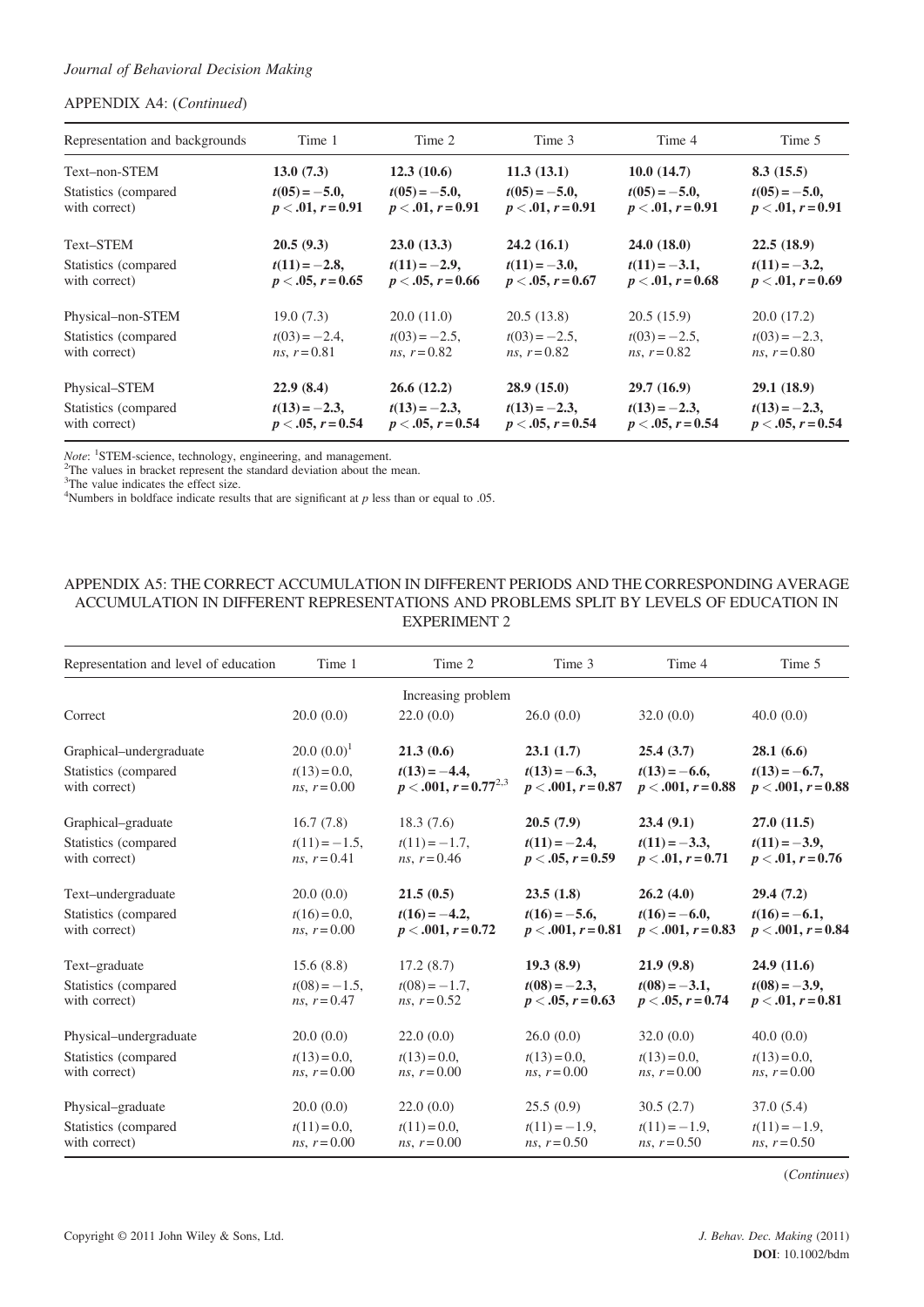# APPENDIX A5: (Continued)

| Representation and level of education | Time 1                                  | Time 2                                  | Time 3                                  | Time 4                                  | Time 5                                  |
|---------------------------------------|-----------------------------------------|-----------------------------------------|-----------------------------------------|-----------------------------------------|-----------------------------------------|
|                                       |                                         | Decreasing problem                      |                                         |                                         |                                         |
| Correct                               | 28.0(0.0)                               | 34.0(0.0)                               | 38.0(0.0)                               | 40.0(0.0)                               | 40.0(0.0)                               |
| Graphical–undergraduate               | 16.5(7.9)                               | 16.5(11.4)                              | 16.0(14.0)                              | 15.0(15.8)                              | 13.5(16.7)                              |
| Statistics (compared<br>with correct) | $t(07) = -4.1$ ,<br>$p < .01, r = 0.51$ | $t(07) = -4.4$ ,<br>$p < .01, r = 0.53$ | $t(07) = -4.4$ ,<br>$p < .01, r = 0.53$ | $t(07) = -4.5$ ,<br>$p < .01, r = 0.54$ | $t(07) = -4.5$ ,<br>$p < .01, r = 0.54$ |
| Graphical–graduate                    | 21.0(9.5)                               | 23.0(13.0)                              | 24.0(15.9)                              | 24.0(17.9)                              | 23.0(18.9)                              |
| Statistics (compared<br>with correct) | $t(09) = -2.5$ ,<br>$p < .05, r = 0.27$ | $t(09) = -2.7$ ,<br>$p < .05, r = 0.29$ | $t(09) = -2.8$<br>$p < .05, r = 0.30$   | $t(09) = -2.8$<br>$p < .05, r = 0.30$   | $t(09) = -2.8$<br>$p < .05, r = 0.30$   |
| Text-undergraduate                    | 14.5(8.3)                               | 14.5(12.0)                              | 14.0(14.8)                              | 13.0(16.7)                              | 11.5(17.6)                              |
| Statistics (compared<br>with correct) | $t(07) = -4.6$ ,<br>$p < .01, r = 0.55$ | $t(07) = -4.6$ ,<br>$p < .01, r = 0.55$ | $t(07) = -4.6$ ,<br>$p < .01, r = 0.55$ | $t(07) = -4.6$ ,<br>$p < .01, r = 0.55$ | $t(07) = -4.6$ ,<br>$p < .01, r = 0.55$ |
| Text-graduate                         | 20.8(9.3)                               | 23.4(13.3)                              | 24.6(16.1)                              | 24.4(17.9)                              | 22.8(18.9)                              |
| Statistics (compared<br>with correct) | $t(09) = -2.4$ ,<br>$p < .05, r = 0.26$ | $t(09) = -2.4$ ,<br>$p < .05, r = 0.26$ | $t(09) = -2.6$ ,<br>$p < .05, r = 0.28$ | $t(09) = -2.8$<br>$p < .05, r = 0.30$   | $t(09) = -2.9$ ,<br>$p < .05, r = 0.31$ |
| Physical–undergraduate                | 25.4(4.4)                               | 29.7(7.5)                               | 32.6(9.7)                               | 34.0(11.0)                              | 34.0(11.5)                              |
| Statistics (compared<br>with correct) | $t(06) = -1.5$ ,<br>$ns, r = 0.24$      | $t(06) = -1.5$ ,<br>$ns, r = 0.24$      | $t(06) = -1.5$ ,<br>$ns, r = 0.24$      | $t(06) = -1.4$ ,<br>$ns, r = 0.23$      | $t(06) = -1.4$ ,<br>$ns, r = 0.23$      |
| Physical–graduate                     | 19.8(9.4)                               | 22.2(13.6)                              | 23.5(16.7)                              | 23.6(18.8)                              | 22.7(19.8)                              |
| Statistics (compared<br>with correct) | $t(10) = -2.9$ ,<br>$p < .05, r = 0.28$ | $t(10) = -2.9$ ,<br>$p < .05, r = 0.28$ | $t(10) = -2.9$<br>$p < .05, r = 0.28$   | $t(10) = -2.9$ ,<br>$p < .05, r = 0.28$ | $t(10) = -2.9$ ,<br>$p < .05, r = 0.28$ |

Note:<br><sup>1</sup>The values in bracket represent the standard deviation about the mean.<br><sup>2</sup>The value indicates the effect size

 $2$ The value indicates the effect size.

<sup>3</sup>Numbers in boldface indicate results that are significant at  $p$  less than or equal to .05.

# APPENDIX A6: PROPORTION OF RESPONSES CLASSIFIED AS RELYING ON CORRELATION HEURISTIC (CH) IN DIFFERENT REPRESENTATIONS AND PROBLEMS SPLIT BY EDUCATION BACKGROUND AND LEVELS OF ED-UCATION IN EXPERIMENT 2. COMPARISON STATISTICS WITH THE CORRECT ACCUMULATION'S CH VALUE (=0%) ARE ALSO SHOWN

| Increasing problem              |                |                                         |  |
|---------------------------------|----------------|-----------------------------------------|--|
| Representation and education    | $CH(\%)$       | Statistics (compared with correct)      |  |
| Correct                         | $00\,$         |                                         |  |
| Graphical-non-STEM <sup>1</sup> | 86             | $t(06) = 6.0, p < .001, r = 0.93^{2.3}$ |  |
| Graphical-STEM                  | 68             | $t(18) = 6.2, p < .001, r = 0.83$       |  |
| Text-non-STEM                   | 80             | $t(04) = 4.0, p < .05, r = 0.89$        |  |
| Text-STEM                       | 67             | $t(20) = 6.3, p < .001, r = 0.82$       |  |
| Physical-non-STEM               | 08             | $t(12) = 1.0$ , ns, $r = 0.28$          |  |
| Physical-STEM                   | 15             | $t(12) = 1.5$ , ns, $r = 0.40$          |  |
| Graphical–undergraduate         | 79             | $t(13) = 6.9, p < .001, r = 0.89$       |  |
| Graphical–graduate              | 67             | $t(11) = 4.7, p < .001, r = 0.82$       |  |
| Text-undergraduate              | 71             | $t(16) = 6.2, p < .001, r = 0.84$       |  |
| Text-graduate                   | 67             | $t(08) = 4.0, p < .01, r = 0.82$        |  |
| Physical–undergraduate          | 0 <sup>0</sup> | $t(13) = 0.0$ , ns, $r = 0.00$          |  |
| Physical–graduate               | 25             | $t(11) = 1.9$ , ns, $r = 0.50$          |  |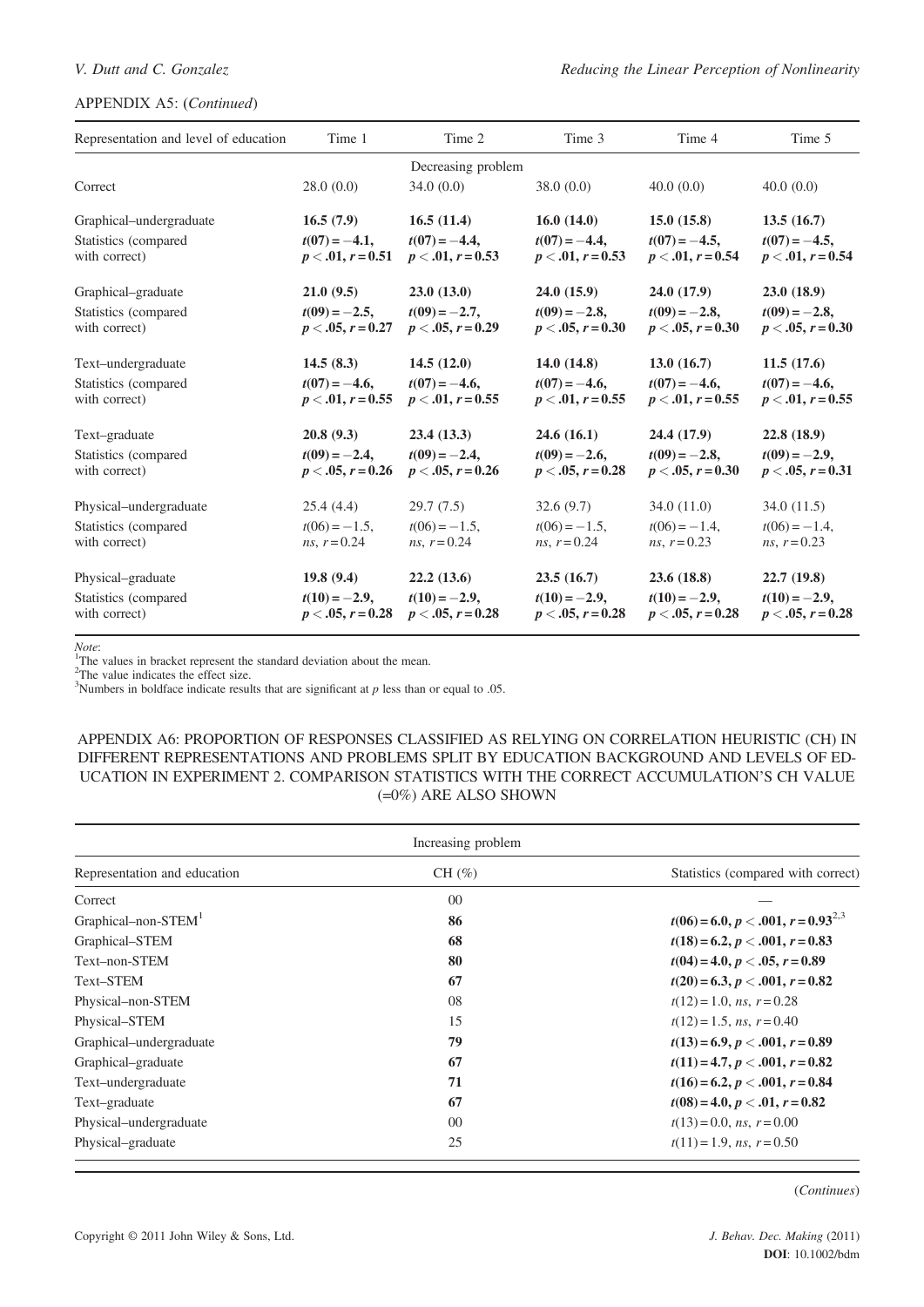## APPENDIX A6: (Continued)

| Decreasing problem      |           |                                    |  |
|-------------------------|-----------|------------------------------------|--|
| Treatment               | CH $(\%)$ | Statistics (compared with correct) |  |
| Correct                 | $00\,$    |                                    |  |
| Graphical-non-STEM      | 83        | $t(05) = 5.0, p < .01, r = 0.91$   |  |
| Graphical-STEM          | 50        | $t(11) = 3.3, p < .01, r = 0.71$   |  |
| Text-non-STEM           | 83        | $t(05) = 5.0, p < .01, r = 0.91$   |  |
| Text-STEM               | 42        | $t(11) = 2.8, p < .05, r = 0.65$   |  |
| Physical-non-STEM       | 50        | $t(03) = 1.7$ , ns, $r = 0.70$     |  |
| Physical-STEM           | 29        | $t(13) = 2.3, p < .05, r = 0.54$   |  |
| Graphical–undergraduate | 75        | $t(07) = 4.6, p < .01, r = 0.55$   |  |
| Graphical–graduate      | 50        | $t(09) = 3.0, p < .05, r = 0.32$   |  |
| Text-undergraduate      | 75        | $t(07) = 4.6, p < .01, r = 0.55$   |  |
| Text-graduate           | 40        | $t(09) = 2.4, p < .05, r = 0.26$   |  |
| Physical-undergraduate  | 14        | $t(06) = 1.0$ , ns, $r = 0.16$     |  |
| Physical–graduate       | 45        | $t(10) = 2.9, p < .05, r = 0.28$   |  |

*Note*: <sup>1</sup>STEM-science, technology, engineering, and management.

<sup>2</sup>The value indicates the effect size.

<sup>3</sup>Numbers in boldface indicate results that are significant at  $p$  less than or equal to .05.

# ACKNOWLEDGEMENTS

This research was partially supported by the National Science Foundation (Human and Social Dynamics: Decision, Risk, and Uncertainty, Award Number 0624228) award to Professor Cleotilde Gonzalez. We also thank Hau-yu Wong, Dynamic Decision Making Laboratory, Carnegie Mellon University, for providing editorial comments to an initial version of the manuscript.

#### **REFERENCES**

- Alley, R., Marotzke, J., Nordhaus, W., Overpeck, J., Peteet, D., Pielke, R.,...Wallace, J. (2003). Abrupt climate change. Science, 299, 2005–2010. DOI: 10.1126/science.1081056
- Almor, A., & Sloman, S. A. (2000). Reasoning versus memory in the Wason selection task-A non-deontic perspective on the perspective effects. Memory and Cognition, 28, 1060–1069. DOI: 10.1.1.25.4190
- Aprea, C., & Ebner, H. J. G. (1999, August). The impact of active graphical representation on the acquisition and application of knowledge in the context of business education. Paper presented at the Eighth European Conference for Research on Learning and Instruction, Göteborg, Sweden.
- Bostrom, A., Morgan, M. G., Fischhoff, B., & Read, D. (1994). What do people know about global climate change? Part 1: Mental models. Risk Analysis, 14(6), 959–970. DOI: 10.1111/ j.1539-6924.1994.tb00065.x
- Brunstein, A., Gonzalez, G., & Kanter, S. (2010). Effects of domain experience in the stock–flow failure. System Dynamics Review, 26(4), 347–354. DOI: 10.1002/sdr.448
- Cooper, B., & Harries, T. (2002). Children's responses to contrasting 'realistic' mathematics problems: Just how realistic are children ready to be? Educational Studies in Mathematics, 49, 1–23. DOI: 10.1023/A:1016013332659
- Cooper, B., & Harries, T. (2003). Children's use of realistic considerations in problem solving: Some English evidence. The Journal of Mathematical Behavior, 22(4), 449–463. DOI: 10.1016/ j.jmathb.2003.09.004
- Cronin, M., & Gonzalez, C. (2007). Understanding the building blocks of system dynamics. System Dynamics Review, 23(1), 1–17. DOI: 10.1002/sdr.356
- Cronin, M., Gonzalez, C., & Sterman, J. D. (2009). Why don't welleducated adults understand accumulation? A challenge to researchers, educators and citizens. Organizational Behavior and Human Decision Processes, 108(1), 116–130. DOI: 10.1016/j.obhdp.2008.03.003
- De Bock, D., Van Dooren, W., Janssens, D., & Verschaffel, L. (2007). The illusion of linearity: From analysis to improvement. New York: Springer.
- De Corte, E., Greer, B., & Verschaffel, L. (1996). Psychology of mathematics teaching and learning. In D. C. Berliner, & R. C. Calfee (Eds.), Handbook of educational psychology (pp. 491–549). New York: Macmillan.
- De Lange, J. (1987). Mathematics, insight, and meaning: Teaching, learning and testing of mathematics for the life and social sciences. Utrecht: OW and OC.
- Dörner, D. (1980). On the difficulties people have in dealing with complexity. Simulation & Gaming,  $11(1)$ , 87-106. DOI:10.1177/ 104687818001100108
- Dörner, D., Kimber, R., & Kimber, R. (1997). The logic of failure: Recognizing and avoiding error in complex situations. Cambridge, MA: Basic Books.
- Dutt, V. (2011). Explaining human behavior in dynamic tasks through reinforcement learning. Journal of Advances in Information Technology, 2(3), 177–188. DOI:10.4304/jait.2.3.177-188
- Dutt, V., & Gonzalez, C. (2007). Slope of inflow impacts dynamic decision making. In Proceedings of the 25th International Conference of the System Dynamics Society (pp. 79). Boston, MA: System Dynamics Society.
- Dutt V., & Gonzalez, C. (in press). Human Control of Climate. Climatic Change. DOI: 10.1007/s10584-011-0202-x.
- Dutt V., & Gonzalez, C. (2010). Decisions from experience reduces "wait-and-see" behavior in climate change. Unpublished manuscript under review.
- EPA (2010). Past climate change. Retrieved from the EPA website: [http://www.grida.no/publications/other/ipcc\\_tar/?src=/climate/](http://www.grida.no/publications/other/ipcc_tar/?src=/climate/ipcc_tar/wg1/index.htm) [ipcc\\_tar/wg1/index.htm](http://www.grida.no/publications/other/ipcc_tar/?src=/climate/ipcc_tar/wg1/index.htm)
- Evangelidou, A., Spyrou, P., Elia, I., & Gagatsis, A. (2004). University students' conceptions of function. In M. Johnsen Høines, & A. Berit Fuglestad (Eds.), Proceedings of the 28th Conference of the International Group for the Psychology of Mathematics